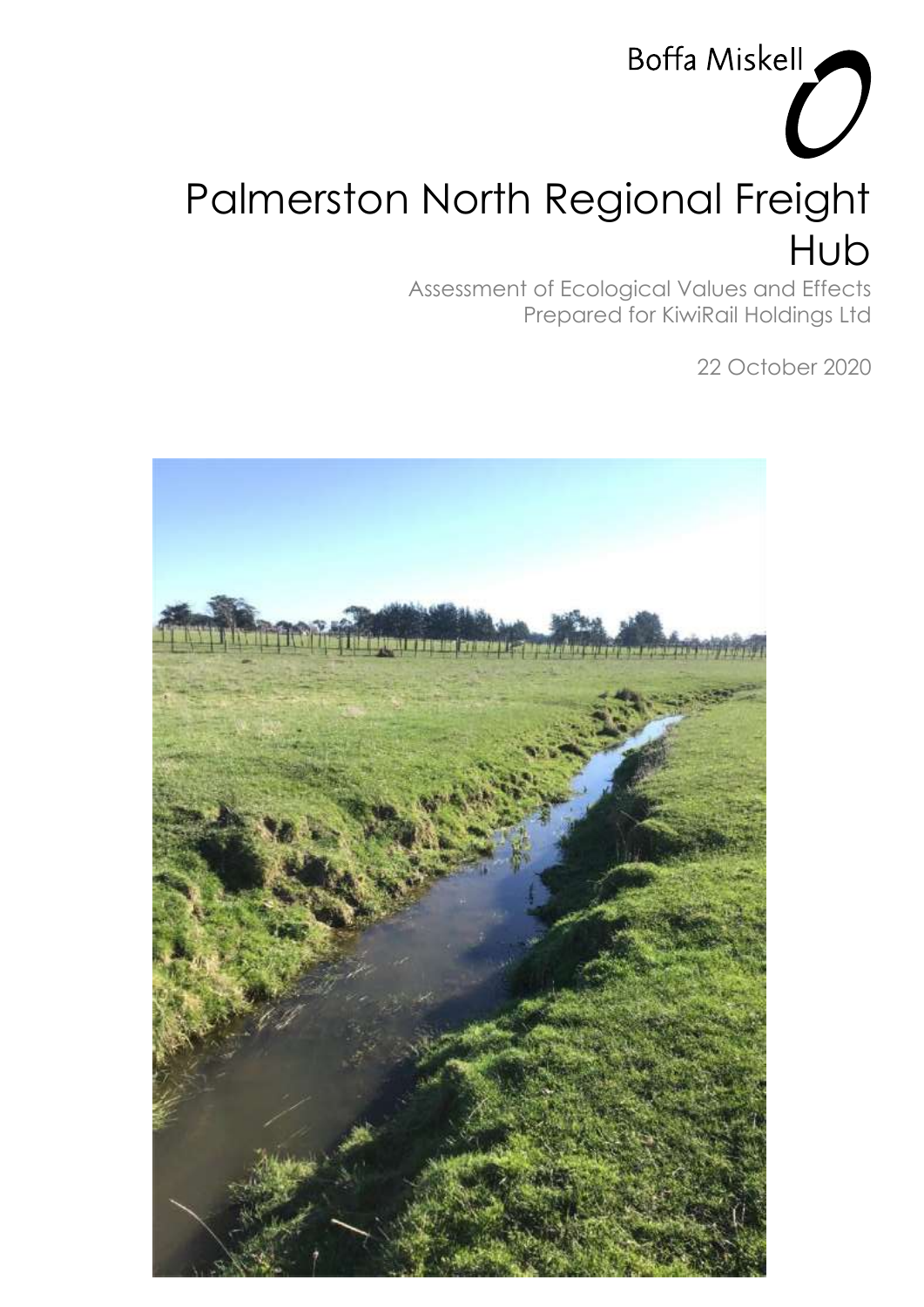# Document Quality Assurance

**Bibliographic reference for citation:**

Boffa Miskell Limited 2020. *Palmerston North Regional Freight Hub: Assessment of Ecological Values and Effects*. Report prepared by Boffa Miskell Limited for KiwiRail Holdings Ltd.

| Prepared by:  | Jeremy Garrett-Walker<br>Ecologist<br>Boffa Miskell Limited            |                             |
|---------------|------------------------------------------------------------------------|-----------------------------|
| Reviewed by:  | Dr Vaughan Keesing<br>Senior Ecologist<br><b>Boffa Miskell Limited</b> |                             |
| Status: Final | Revision / version: 6                                                  | Issue date: 22 October 2020 |

#### **Use and Reliance**

This report has been prepared by Boffa Miskell Limited on the specific instructions of our Client. It is solely for our Client's use for the purpose for which it is intended in accordance with the agreed scope of work. Boffa Miskell does not accept any liability or responsibility in relation to the use of this report contrary to the above, or to any person other than the Client. Any use or reliance by a third party is at that party's own risk. Where information has been supplied by the Client or obtained from other external sources, it has been assumed that it is accurate, without independent verification, unless otherwise indicated. No liability or responsibility is accepted by Boffa Miskell Limited for any errors or omissions to the extent that they arise from inaccurate information provided by the Client or any external source.

Template revision: 20180621 0000

File ref: 4200369 Technical Assessment - Ecology - v6.docx

*Cover photograph: Central section of the northern tributary of stream system 1*© Boffa Miskell Ltd, 2020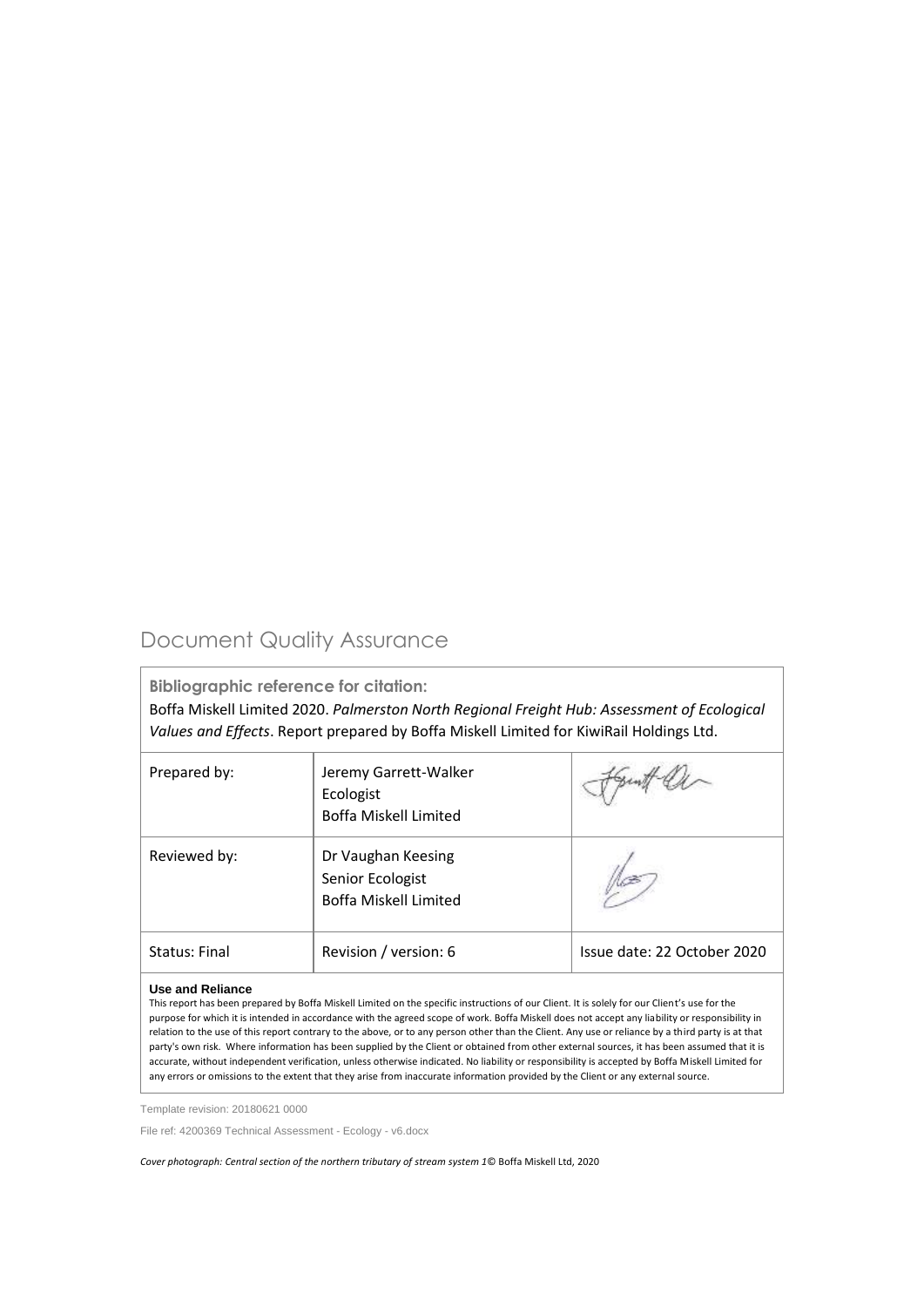# **CONTENTS**

| 1.0 | <b>Executive Summary</b> |                                                                     | 1  |
|-----|--------------------------|---------------------------------------------------------------------|----|
| 2.0 |                          | Introduction                                                        | 3  |
|     | 2.1                      | The Project                                                         | 3  |
|     | 2.2                      | Scope of assessment                                                 | 5  |
|     | $2.3 -$                  | Definitions used in this report                                     | 5  |
| 3.0 |                          | <b>Methods of Assessment</b>                                        | 5  |
|     | 3.1                      | Assessing ecological values                                         | 5  |
|     | 3.2                      | Desktop investigation                                               | 7  |
|     | 3.3                      | Field surveys                                                       | 8  |
| 4.0 |                          | Description of Existing Environment                                 | 10 |
|     | 4.1                      | Site context                                                        | 10 |
|     | 4.2                      | Terrestrial environment                                             | 10 |
|     | 4.3                      | Aquatic environment                                                 | 14 |
|     | 4.4                      | Aquatic fauna                                                       | 19 |
|     | 4.5                      | Macroinvertebrate community                                         | 20 |
| 5.0 |                          | <b>Ecological values</b>                                            | 20 |
|     | 5.1                      | Terrestrial environment                                             | 20 |
|     | 5.2                      | Aquatic environment                                                 | 22 |
|     | 5.3                      | National and Regional Policy Documents                              | 25 |
|     | 5.4                      | Summary of ecological values on site                                | 25 |
| 6.0 |                          | Assessment of potential ecological effects                          | 26 |
|     | 6.1                      | Vegetation clearance & Loss of avifauna and herpetofauna<br>habitat | 27 |
|     | 6.2                      | Stream loss                                                         | 27 |
|     | 6.3                      | Summary of overall level of effects                                 | 31 |
| 7.0 |                          | Recommendations                                                     | 31 |
|     | 7.1                      | Terrestrial environment                                             | 31 |
|     | 7.2                      | Stream environment                                                  | 32 |
|     | 7.3                      | Summary of recommendations                                          | 32 |
| 8.0 |                          | References                                                          | 33 |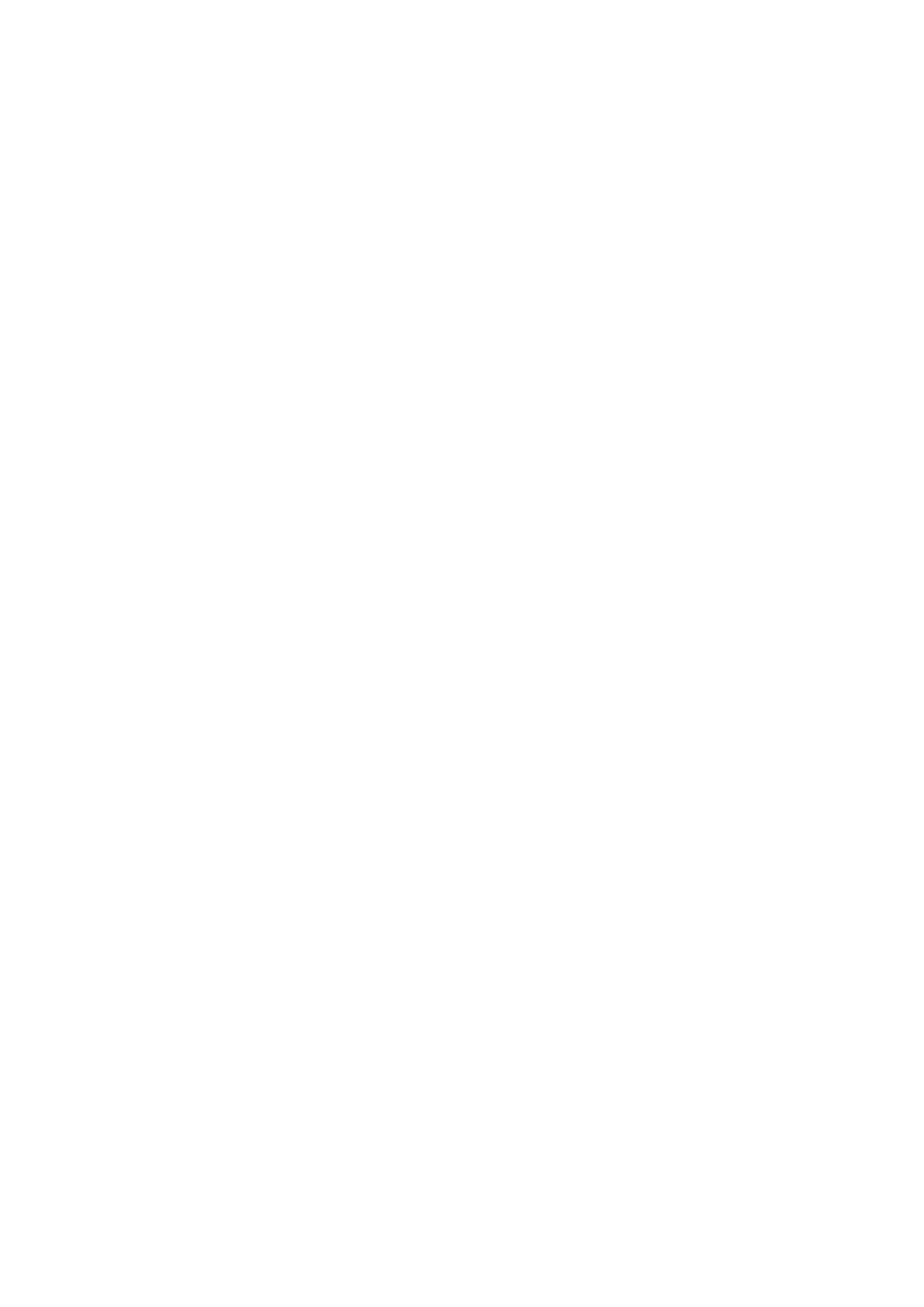# <span id="page-4-0"></span>1.0 Executive Summary

This assessment considers the potential ecological effects of the proposed KiwiRail Freight Hub (Freight Hub) between Palmerston North and Bunnythorpe, immediately west of Railway Road.

#### **Project Description**

The project will involve the construction and operation of a new Freight Hub, including associated infrastructure (e.g. marshalling yards, container terminal, and stormwater treatment devices). KiwiRail is seeking to enable works through a designation. A detailed design of the Freight Hub will follow this process, along with the process of obtaining any relevant regional resource consents.

The Designation Extent is currently comprised primarily of pasture grasses (Charlton & Stewart, 1999), with some small areas of exotic vegetation (e.g. pine shelterbelts), and includes two tributary systems of the Mangaone Stream catchment which pass through the Designation Extent.

#### **Methods**

- A range of desktop and field investigations were used to describe the terrestrial and freshwater environments present within the Designation Extent.
- Once described, the ecological values were assessed based on the EIANZ guidelines. An assessment of ecological effects was then conducted using these guidelines.
- The assessment of ecological effects considers the terrestrial and freshwater environments within the Freight Hub area.
- A range of measures to avoid, minimise, remedy and mitigate effects are described.

#### **Existing Environment**

The Site falls within the Manawatu Plains Ecological District (31.01), in the Manawatu Ecological Region (31) (McEwen, 1987). This district is characterised by low altitude, loess covered plains and alluvial terraces and has a range of soils including volcanic ash, loess, clay and peat soils. The vegetation was originally (pre-human) comprised of semi-swamp forest (kahikatea and pukatea) on low-lying land near rivers, totara forest in lower rainfall areas or stony soils, mixed podocarp on the plains east of the Manawatu River, as well as areas of black beech and flax swamp. However, the district is now highly modified from historic clearing for farming. It is currently dominated by pasture and other exotic vegetation (e.g. pine, orchards).

#### **Significance**

The aquatic environment within the Designation Extent is not considered to be in a natural state or a site of significance. No terrestrial sites of significance were identified.

#### **Assessment of Value**

The ecological habitat components present within the Designation Extent have ecological values ranging from Negligible to Low. Though no fish surveys occurred, and no freshwater fish database records exist, it is assumed Longfin eel may be present in the aquatic habitats within the Freight Hub extent which have (because of their threat classification) High ecological value.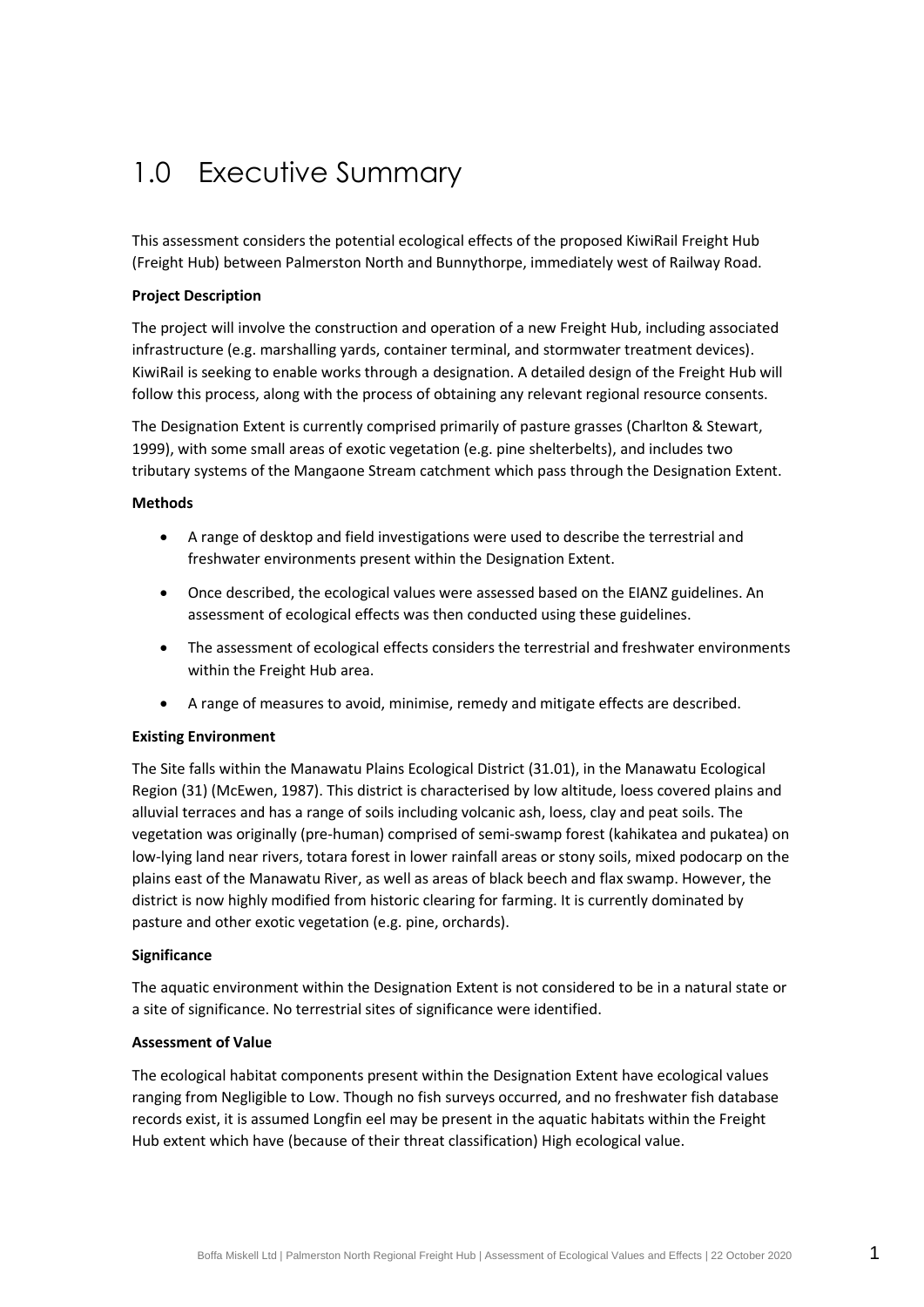#### **Assessment of Effects**

Potential operational effects of the Freight Hub have been considered in this assessment, including terrestrial vegetation loss, species habitat loss, stream loss, introduction of fish passage barriers, sediment discharge events, and stormwater discharges. These potential effects are considered to have Negligible to High Magnitudes of Effect on the Ecological Values present on site. Overall Levels of Effect range from Very Low to Low. With mitigation, correct culvert installation can result in a Positive Magnitude of Effect and an Overall Net Gain Ecological Effect.

#### **Recommendations**

- No vegetation clearance conditions, or requirements, are recommended at this stage.
- Undertake salvage efforts for all herpetofauna on Site prior to commencing any earthworks, irrespective of their threat classification (due to their protection under the Wildlife Act 1953).
- Undertake salvage efforts for all fish and kōura (freshwater crayfish) within the affected reaches of stream prior to any works within the stream environment(s).
- Where possible, recreate open stream channel(s), preferably around the northern margin for the Freight Hub rather than through it.
- Ensure best practice sediment management is undertaken.
- Install appropriate and sufficient stormwater treatment devices to ensure any discharged water is of ecologically acceptable quality.
- Where possible, treated stormwater should be discharged into the remaining and/or replaced reached of the affected stream system 1 and northern tributary of stream system 2.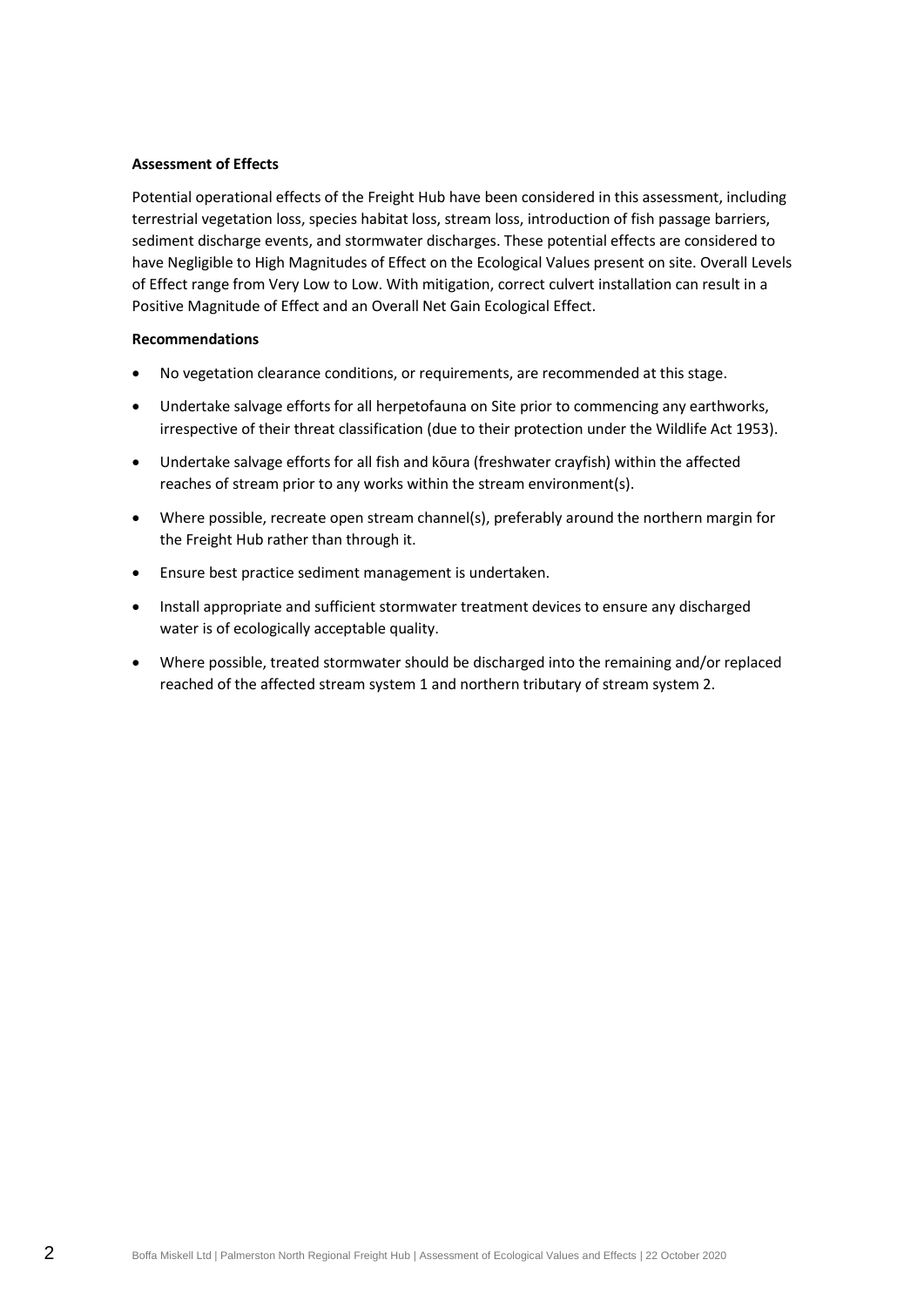# <span id="page-6-0"></span>2.0 Introduction

Boffa Miskell Ltd has been engaged by Stantec New Zealand (on behalf of KiwiRail Holdings Ltd.) to carry out an ecological assessment which forms part of the Assessment of Environmental Effects prepared in support of the Notice of Requirement (NoR), for a proposed rail and freight hub (Freight Hub) between Palmerston North and Bunnythorpe, immediately west of Railway Road (Designation Extent).

# <span id="page-6-1"></span>2.1 The Project

The project will involve the construction and operation of a new Freight Hub, including associated infrastructure (e.g. marshalling yards, container terminal, and stormwater treatment devices). KiwiRail is seeking to enable works through a designation. A detailed design of the Freight Hub will follow this process, along with the process of obtaining any relevant regional resource consents.

The Designation Extent includes 177.7 ha of primarily agricultural and lifestyle land and is situated immediately west of Railway Rd which runs from Bunnythorpe to Palmerston North [\(Figure 1\)](#page-7-0). This Site is comprised primarily of pasture grasses (Charlton & Stewart, 1999), with some small areas of exotic vegetation (e.g. pine shelterbelts).

Two tributary systems of the Mangaone Stream catchment pass through the Designation Extent, hereon considered Stream system 1 in the north and then Stream system 2 in the south [\(Figure 2\)](#page-21-0). Stream system 2 includes two tributaries which join downstream of the Designation Extent (they are therefore assessed independently). Stream system 1 runs south/south-west across the site over a length of approximately 2,352 m. The northern tributary of stream system 2 runs west from Railway Rd for a length of 835 m through the site. The southern tributary of stream system 2 briefly passes through the south-eastern corner of the Freight Hub location for approximately 590 m.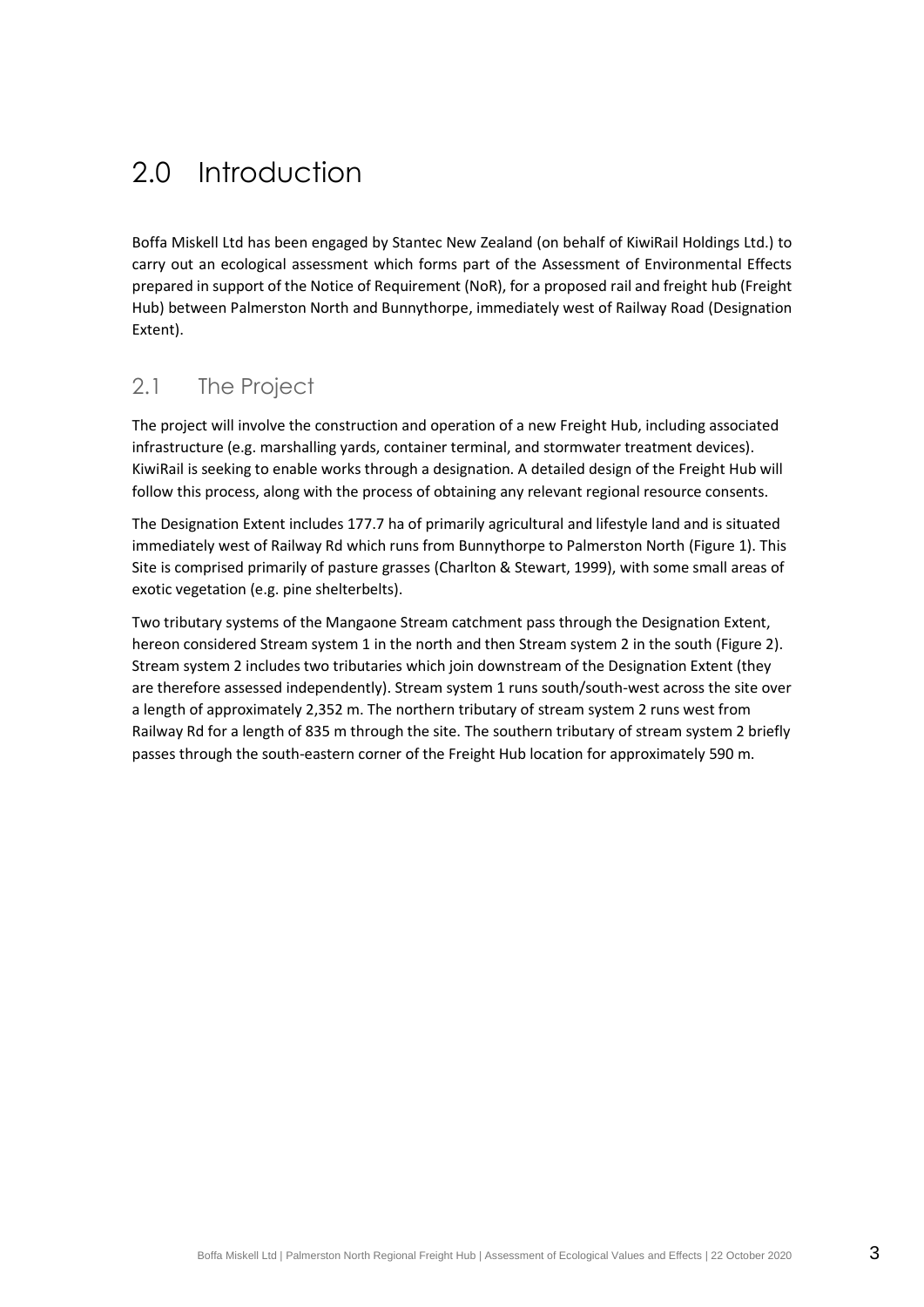<span id="page-7-0"></span>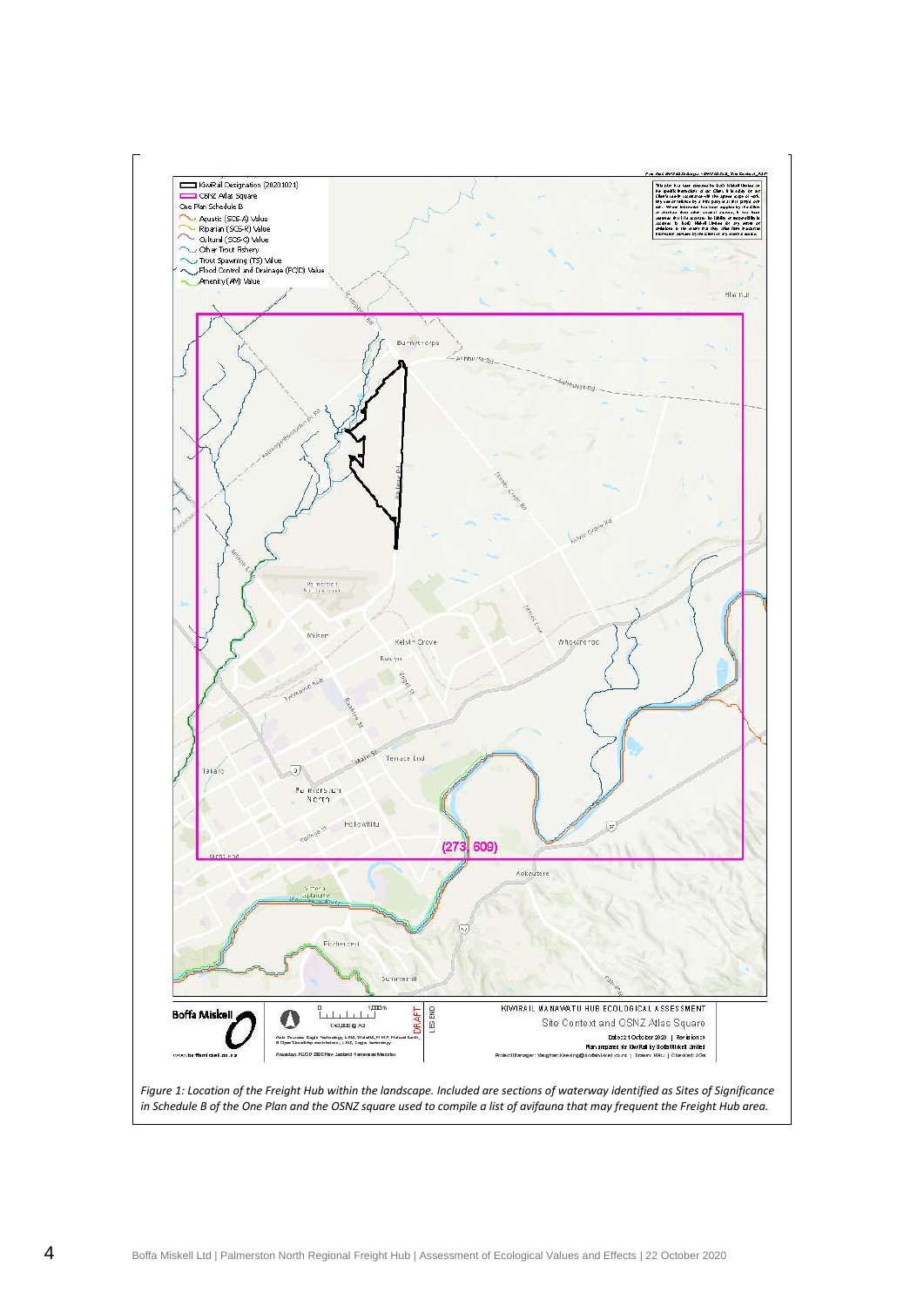# <span id="page-8-0"></span>2.2 Scope of assessment

This report assesses the ecological values present and the level of potential ecological effects of the proposed activities for which the NoR is sought. For the purposes of this assessment, we have assessed the ecological values of the Designation Extent and the likely ecological effects based on a conservative assessment of the proposed activities for which the NoR is sought.

This report outlines:

- The methods of assessment;
- The existing environment;
- The ecological values of the site;
- The potential ecological effects of the Freight Hub; and
- Recommendations to mitigate potential effects.

### <span id="page-8-1"></span>2.3 Definitions used in this report

The following definitions are applied to terms used throughout this report:

- **Designation Extent** the proposed extent of land which KiwiRail is seeking to designate for the Freight Hub through the NoR.
- **Freight Hub** KiwiRail's proposed rail and freight hub near Palmerston North.
- **EIANZ** Environment Institute of Australia and New Zealand
- **One Plan** The Consolidated Regional Policy Statement, Regional Plan and Regional Coastal Plan for the Manawatu-Wanganui Region (Horizons Regional Council)
- **NPS-FM (2020)** the National Policy Statement of Freshwater Management 2020
- **NES-FW (2020)** The Resource Management (National Environmental Standards for Freshwater) Regulations 2020
- <span id="page-8-2"></span>• **NoR** – The Notice of Requirement to which this assessment relates to.

# 3.0 Methods of Assessment

# <span id="page-8-3"></span>3.1 Assessing ecological values

The method used to undertake this assessment of effects is consistent with the Environment Institute Of Australia And New Zealand (EIANZ) guidelines for undertaking ecological impact assessments (Roper-Lindsay et al., 2018), whereby ecological values are assigned (refer to [Table 1](#page-9-0) for species an[d Table 2](#page-9-1) for vegetation and habitat) and the magnitude of effects identified [\(Table 3\)](#page-10-1) in order to determine the overall level of effect of the proposal [\(Table 4\)](#page-10-2).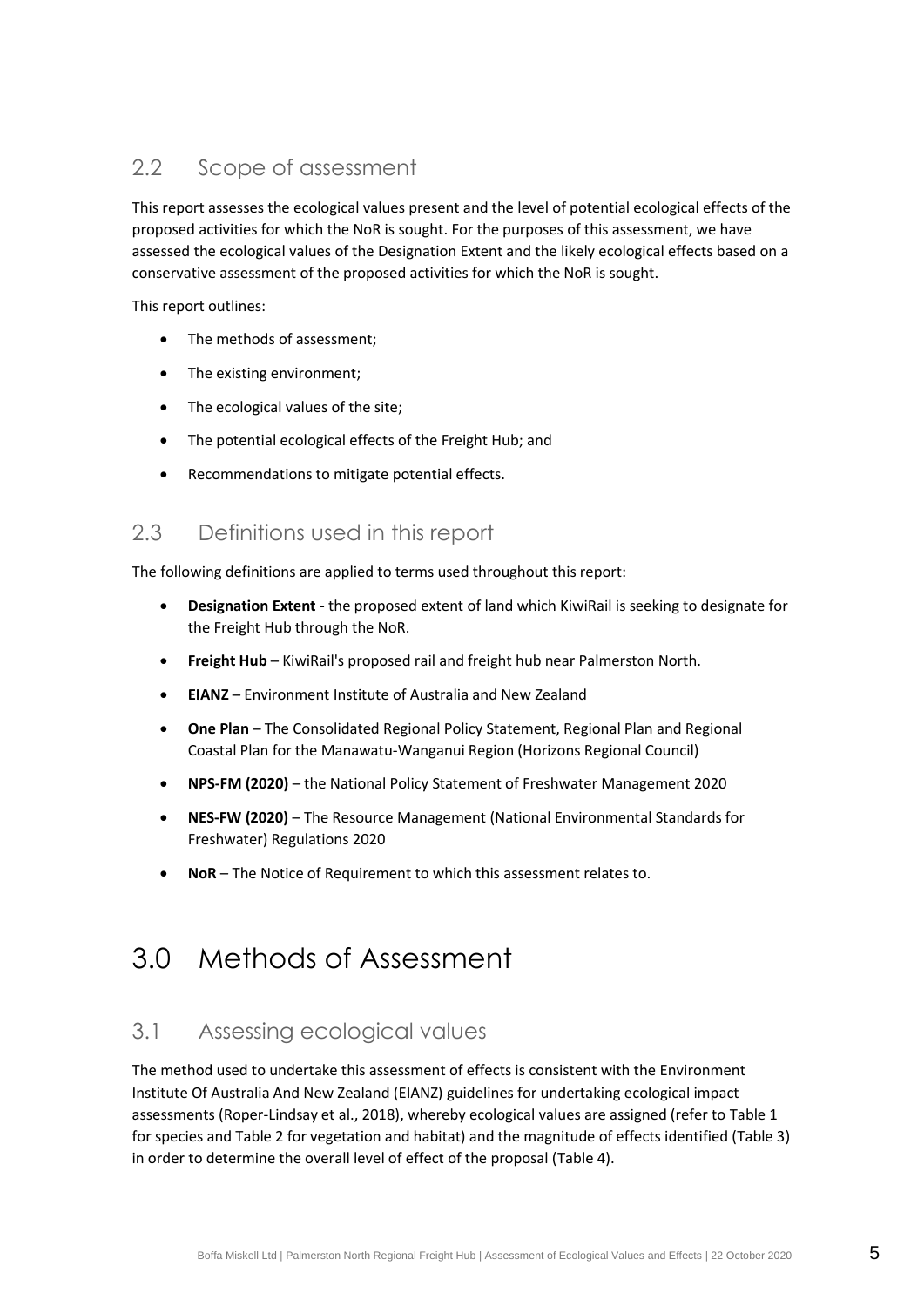#### <span id="page-9-0"></span>*Table 1: Criteria for assigning ecological value to species (Roper-Lindsay et al., 2018).*

| <b>ECOLOGICAL VALUE</b> | <b>SPECIES CLASSIFICATION</b>                                                                                                                                                                      |
|-------------------------|----------------------------------------------------------------------------------------------------------------------------------------------------------------------------------------------------|
| <b>Very High</b>        | <b>Nationally Threatened (Nationally Critical, Nationally Endangered, Nationally</b><br>Vulnerable) species found in the ZOI <sup>1</sup> either permanently or seasonally.                        |
| High                    | Species listed as At Risk – Declining found in the ZOI either permanently or<br>seasonally.                                                                                                        |
| <b>Moderate</b>         | Species listed as any other category of At Risk (Recovering, Relict, Naturally<br>Uncommon) found in the ZOI either permanently or seasonally; or Locally (ED)<br>uncommon or distinctive species. |
| Low                     | Nationally and locally common indigenous species.                                                                                                                                                  |
| <b>Negligible</b>       | Exotic species, including pests, species having recreational value.                                                                                                                                |

<span id="page-9-1"></span>*Table 2: Assigning overall value to areas (refer to Appendix 1 for the four (terrestrial) or five (freshwater) matters to be considered) (Roper-Lindsay et al., 2018).*

| <b>VALUE</b>      | <b>DESCRIPTION</b>                                                                                                                                                                                                                                              |
|-------------------|-----------------------------------------------------------------------------------------------------------------------------------------------------------------------------------------------------------------------------------------------------------------|
| <b>Very High</b>  | Area rates High for three or all of the four assessment matters listed in Appendix 1.<br>Likely to be nationally important and recognised as such.                                                                                                              |
| High              | Area rates High for two of the assessment matters listed in Appendix 1, Moderate and Low for<br>the remainder, or Area rates High for one of the assessment maters, Moderate for the<br>remainder.<br>Likely to be regionally important and recognised as such. |
| Moderate          | Area rates High for one matter listed in Appendix 1, Moderate and Low for the remainder, or<br>Area rates Moderate for two or more assessment matters Low or Very Low for the remainder<br>Likely to be important at the level of the Ecological District.      |
| Low               | Area rates Low or Very Low for majority of assessment matters and Moderate for one.<br>Limited ecological value other than as local habitat for tolerant native species.                                                                                        |
| <b>Negligible</b> | Area rates Very Low for three matters and Moderate, Low or Very Low for remainder.                                                                                                                                                                              |

<sup>1</sup> Roper-Lindsay et al. (2018) define the Zone of Influence (ZOI) as "*the areas/resources that may be affected by the biophysical changes caused by the proposed project and associated activities."*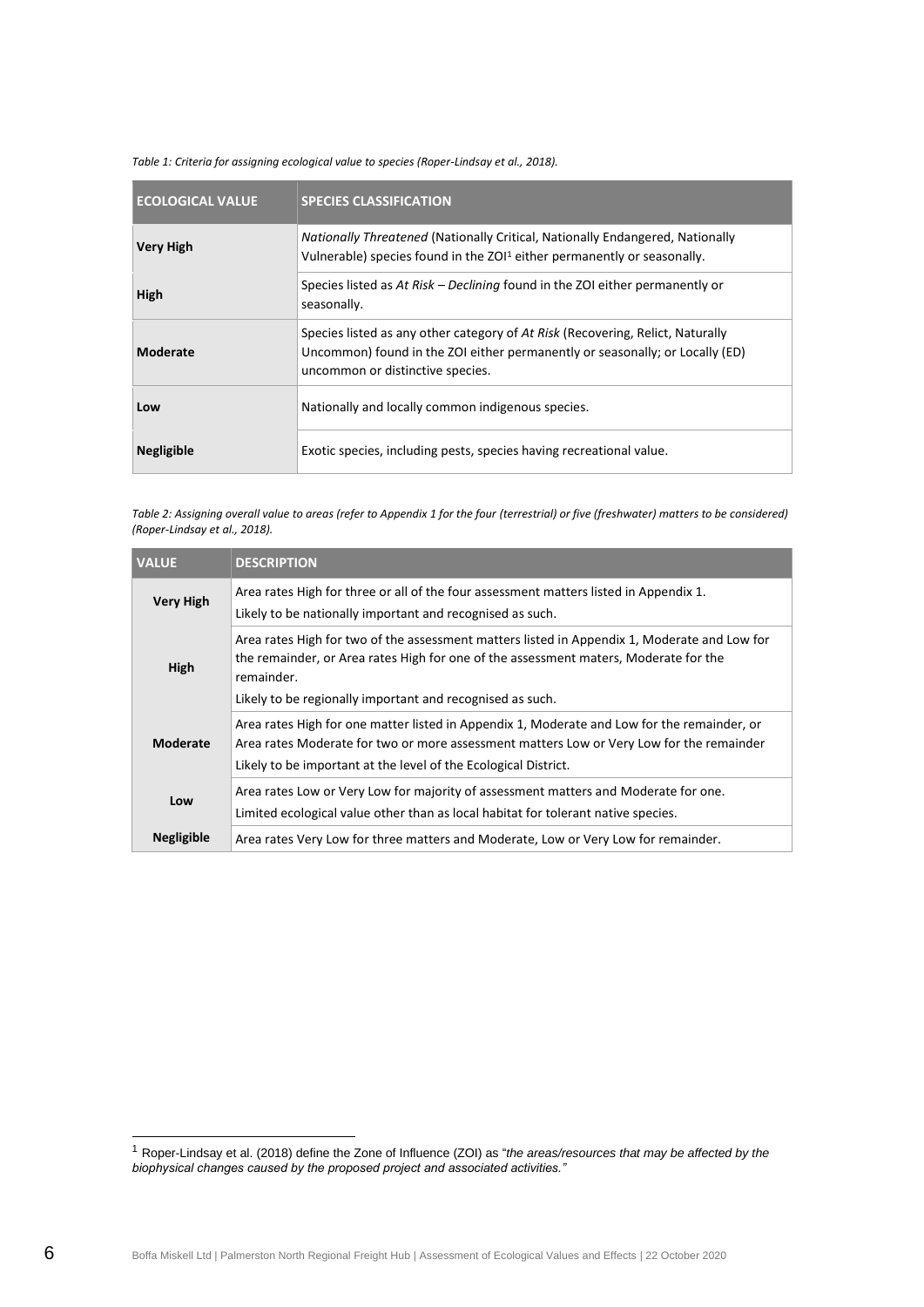| <b>MAGNITUDE</b>  | <b>DESCRIPTION</b>                                                                                                                                                                                                                                                                                                                                             |
|-------------------|----------------------------------------------------------------------------------------------------------------------------------------------------------------------------------------------------------------------------------------------------------------------------------------------------------------------------------------------------------------|
| <b>Very High</b>  | Total loss of, or very major alteration, to key elements/ features of the baseline conditions such<br>that the post development character/composition/attributes will be fundamentally changed<br>and may be lost from the site altogether; AND/OR<br>Loss of a very high proportion of the known population or range of the element / feature.                |
| High              | Major loss or major alteration to key elements/ features of the existing baseline conditions such<br>that the post-development character, composition and/or attributes will be fundamentally<br>changed; AND/OR<br>Loss of a high proportion of the known population or range of the element / feature.                                                       |
| <b>Moderate</b>   | Loss or alteration to one or more key elements/features of the existing baseline conditions, such<br>that post-development character, composition and/or attributes will be partially changed;<br>AND/OR<br>Loss of a moderate proportion of the known population or range of the element / feature.                                                           |
| Low               | Minor shift away from baseline conditions. Change arising from the loss/alteration will be<br>discernible, but underlying character, composition and/or attributes of the existing baseline<br>condition will be similar to pre-development circumstances/patterns; AND/OR<br>Having a minor effect on the known population or range of the element / feature. |
| <b>Negligible</b> | Very slight change from existing baseline condition. Change barely distinguishable,<br>approximating to the "no change" situation; AND/OR<br>Having a negligible effect on the known population or range of the element / feature.                                                                                                                             |

<span id="page-10-1"></span>*Table 3: Criteria for describing magnitude of effect (Roper-Lindsay et al., 2018).*

#### <span id="page-10-2"></span>*Table 4: Criteria for describing the level of effect (Roper-Lindsay et al., 2018).*

| <b>LEVEL OF EFFECT</b> |                   | <b>ECOLOGICAL AND / OR CONSERVATION VALUE</b> |           |                 |          |                   |  |
|------------------------|-------------------|-----------------------------------------------|-----------|-----------------|----------|-------------------|--|
|                        |                   | <b>Very High</b>                              | High      | <b>Moderate</b> | Low      | <b>Negligible</b> |  |
|                        | <b>Very High</b>  | Very High                                     | Very High | High            | Moderate | Low               |  |
| High                   |                   | Very High                                     | Very High | Moderate        | Low      | Very Low          |  |
|                        | <b>Moderate</b>   | High                                          | High      | Moderate        | Low      | Very Low          |  |
| MAGNITUDE              | Low               | Moderate                                      | Low       | Low             | Very Low | Very Low          |  |
|                        | <b>Negligible</b> | Low                                           | Very Low  | Very Low        | Very Low | Very Low          |  |
|                        | <b>Positive</b>   | Net gain                                      | Net gain  | Net gain        | Net gain | Net gain          |  |

To assess the existing ecological significance and values of the Designation Extent:

- Information was gathered from relevant published and unpublished sources through a desktop investigation.
- Field investigations were undertaken to provide further context in assessing onsite values.

# <span id="page-10-0"></span>3.2 Desktop investigation

The desktop investigation included a review of existing site inventories, national databases, management plans, and publicly available literature. Specific details of the material used for the desktop investigation are as follows: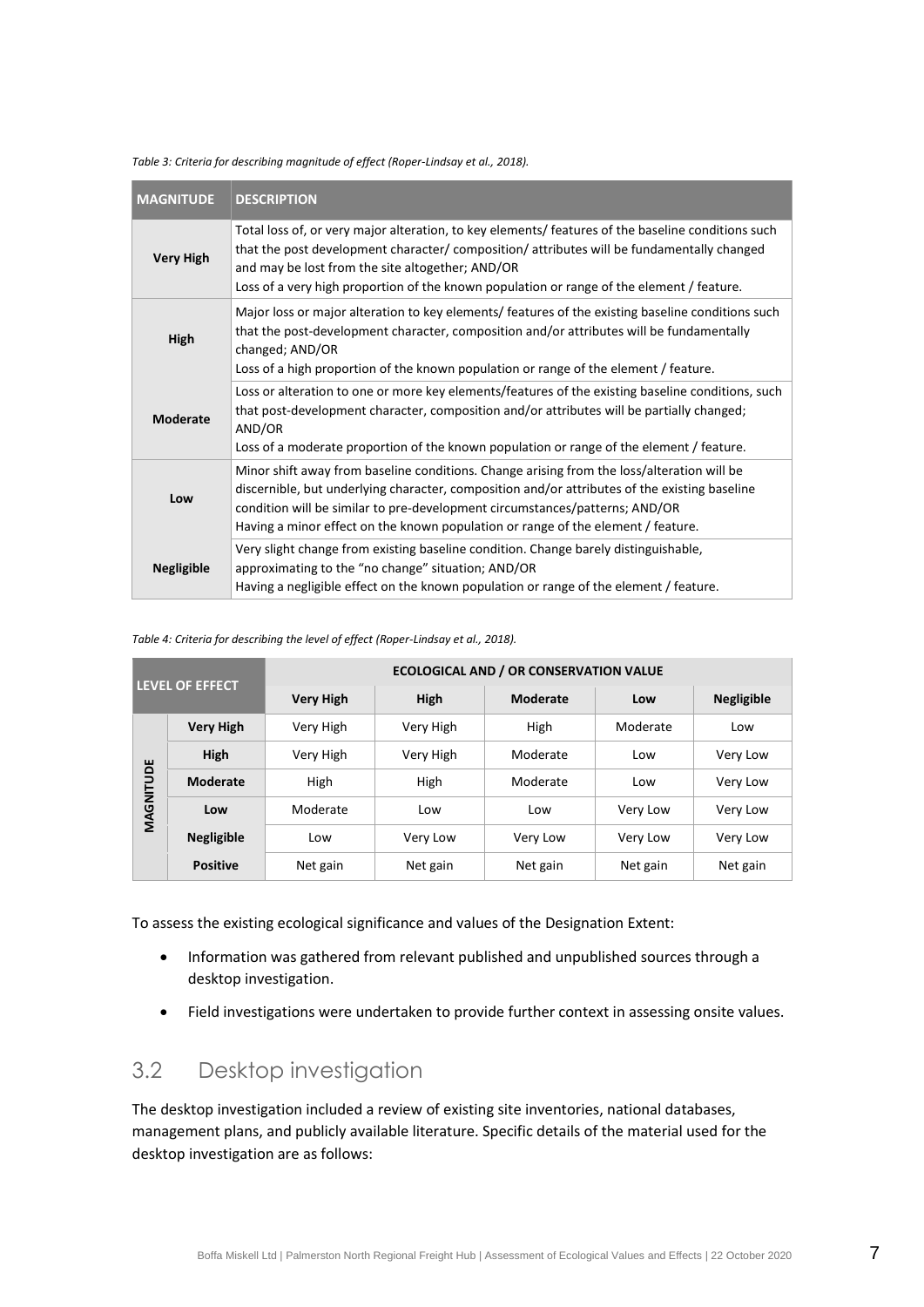- **i. Terrestrial vegetation –** recent and historical aerials of the site were used (in combination with a literature search) to determine the vegetation currently present within the site, and the land use history.
- **ii. Herpetofauna –** Records from the DOC administered BioWeb database were retrieved to determine the species present within the wider area. Aerials were also used to provide guidance on potential lizard habitats within the site, to be ground-truthed during field investigations.
- **iii. Avifauna** data from the Ornithological Society of New Zealand (OSNZ) bird atlas (C. J. R. Robertson et al., 2007) were used to determine the bird species recorded near the location of the Freight Hub. The OSNZ bird atlas sections New Zealand into a series of 10 km by 10 km squares, of which the Designation Extent falls within the BO74 square (see [Figure 1](#page-7-0) for extent of square). This square was used to compile a list of potential bird species that may frequent the Designation Extent and surrounds.
- **iv. Freshwater environment (physical habitat, aquatic fauna) –** data from the NIWA freshwater fish database (NZFFD) and the NZ river environment classification (REC) provided information on the characteristics and potential fauna of the Mangaone Stream and its tributaries. Council data, from State of the Environment monitoring, any publicly available relevant resource consents, or other monitoring data was sought from Horizons Regional Council (but none was found). Current and historical aerials provided context regarding flow and channel paths and riparian condition over time.

# <span id="page-11-0"></span>3.3 Field surveys

A site walkover was undertaken on 27 and 28 July 2020 to confirm the terrestrial vegetation condition and to verify the streams and aquatic habitats (including wetlands) within, upstream, and downstream, of the Designation Extent. Terrestrial vegetation was investigated and recorded where aerials suggested some presence. The walkover allowed for the mapping and description of waterways and wetlands (as defined by the Resource Management Act 1991 (RMA)) within the Designation Extent. Not all properties in the Designation Extent were visited, as the intent was to get a general sense of the environment, and at the time of the field surveys, not all could be accessed and the full extent of the designation, including for stormwater treatment and other mitigation features, was still being developed. However, we believe the areas surveyed provide a good representation of the Designation Extent as a whole and we do not expect there to be any unseen/unvisited ecological features that would have a material effect on this ecological assessment. The following qualitative approaches were used to assist the describing and valuing of ecological aspects:

- Opportunistic recording and identification of ecological features (such as vegetation);
- Visual searches for suitable avifauna and herpetofauna habitats as a proxy for potential faunal habitation/use;
- Walking of watercourses (where accessible) and recording of typical morphological conditions/features;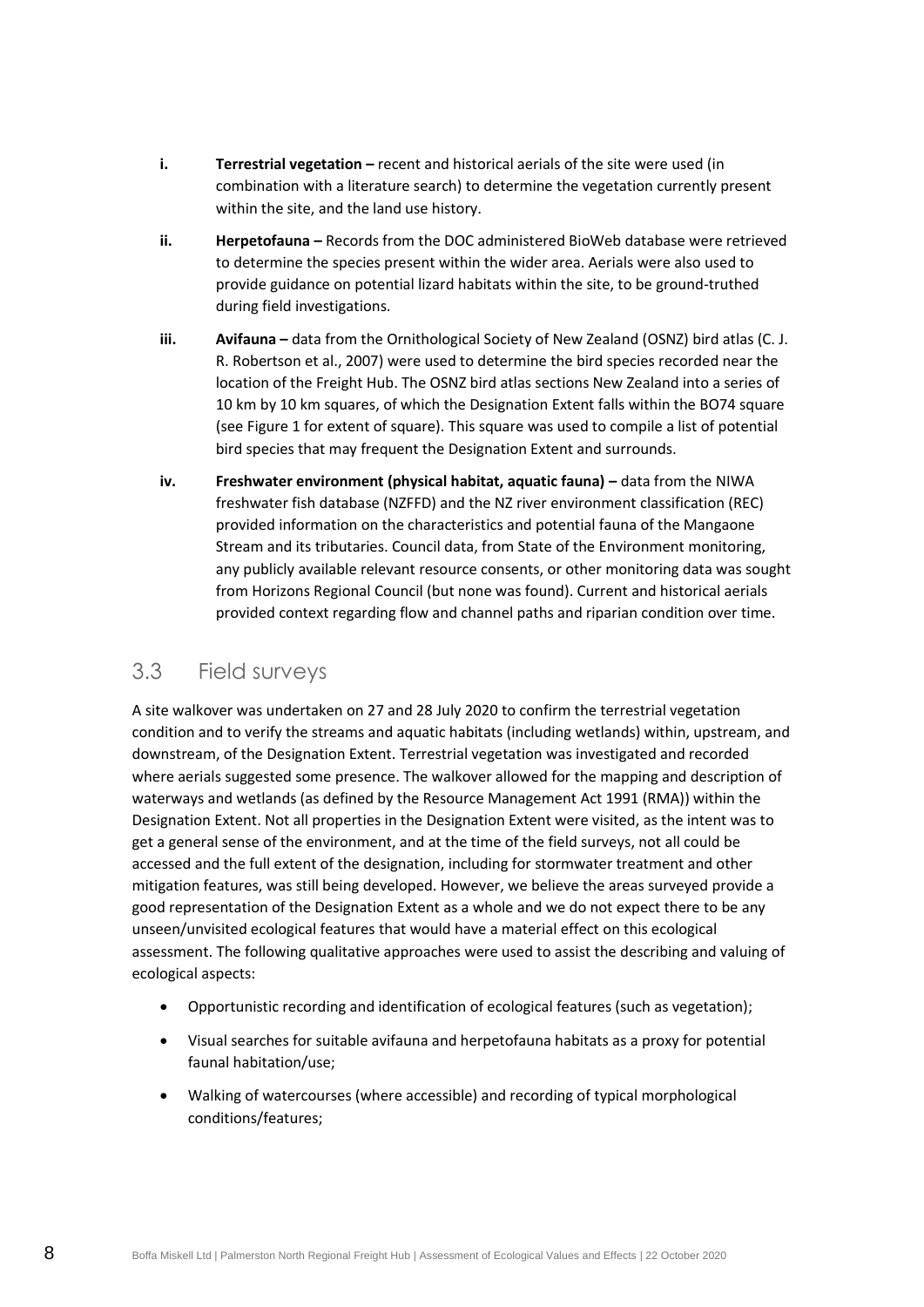• Visual identification of potential aquatic fauna habitat (such as undercut banks, substrate complexity).

For the purpose of this assessment no quantitative surveys were conducted. At the time of site visits, qualitative surveys were considered appropriate for describing and assessing the ecological value(s) of this highly modified landscape.

#### Terrestrial vegetation

The terrestrial vegetation and its condition were qualitatively described and recorded during the site visits. In some cases, it could only be described from afar due to access arrangements. The absence of notable and complex indigenous vegetation meant comprehensive and complete vegetation lists were not considered necessary and so not developed.

#### Avifauna

No specific avifauna field surveys were conducted due to a combination of lack of indigenous avifauna habitat for them and the highly modified nature of the farmland surveyed.

#### Herpetofauna

As with the avifauna, specific herpetofauna field surveys were not conducted based on the absence of suitable habitat within the Designation Extent (e.g. lack of refugia, food sources, etc). Given the potential for only Not Threatened<sup>2</sup> skink species to be present (i.e. northern grass skink) survey work would not add to the values assessment. Salvage requirements at the resource consent stage would likely require trapping effort for all species in any case. The risk of not identifying a conservation special species on site is considered very small because of the nature of the highly modified and frequently disturbed environment.

#### Stream habitats and morphology

Habitat characteristics were noted and described including both instream (e.g. substrate, hydraulic components) and along the banks (e.g. erosion, riparian vegetation, buffer width).

Additionally, each tributary reach and/or branch was classified as either perennial, intermittent, or ephemeral, according to the following Auckland Unitary Plan definitions (Auckland Council 2016)<sup>3</sup>:

- i. Ephemeral stream: Stream reaches with a bed above the water table at all times, with water only flowing during and after rain events. This category is defined as those stream reaches that do not meet the definition of permanent river or stream or intermittent stream.
- ii. Permanent river or stream (Perennial): The continually flowing reaches of any river or stream.

#### Water quality

Water quality parameters were not measured as they are not relevant to this assessment at this stage.

<sup>2</sup> (Hitchmough et al., 2016)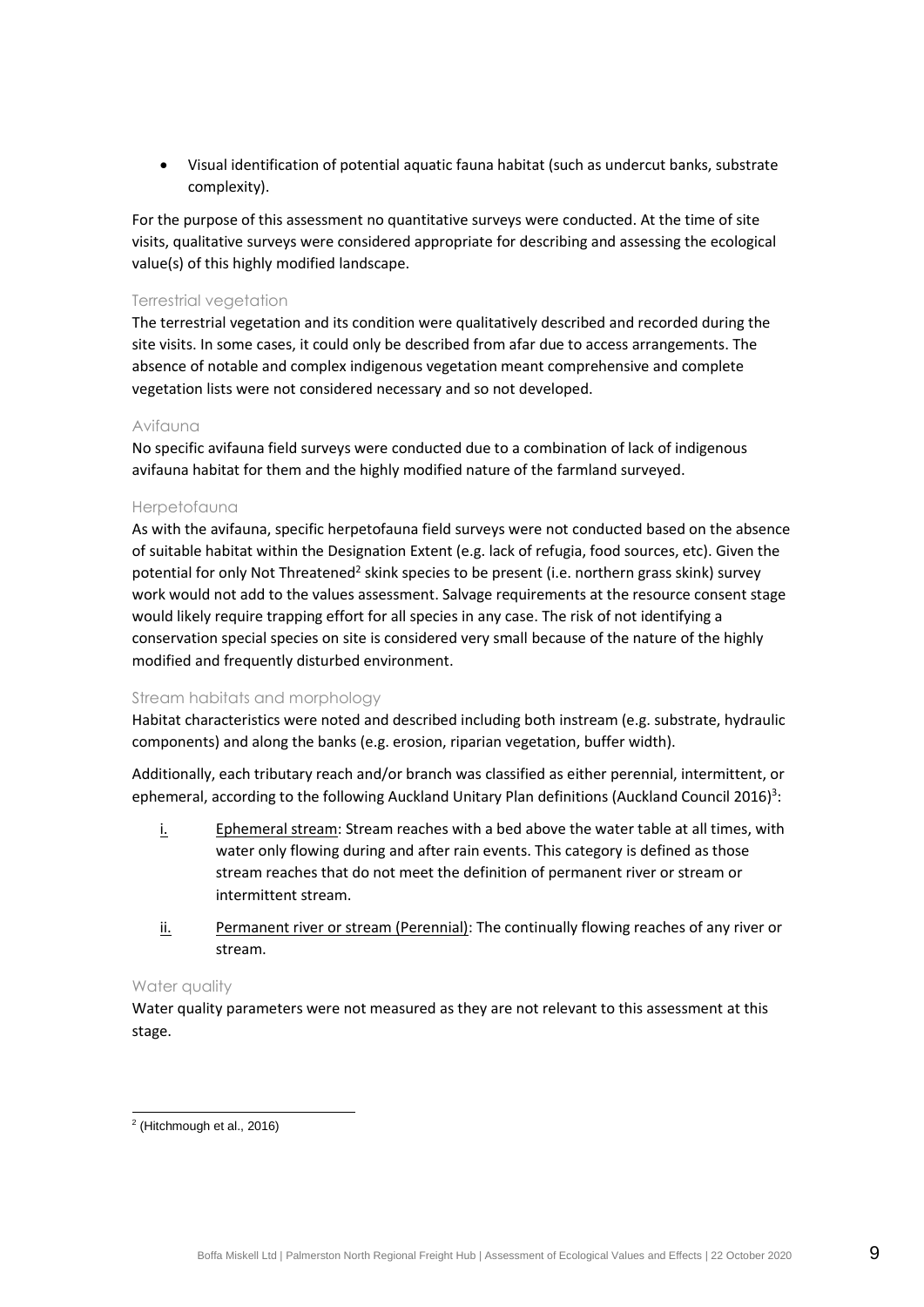#### Benthic substrates

The benthic substrates were noted and described, including visual estimation of the percentage cover of each substrate size/class. No specific deposited fine sediment measures (as described in Clapcott et al. (2011)) were made due to difficulties in distinguishing unnatural fine sediment loading from the prevailing soft-bottom nature of the waterways.

#### Periphyton/didymo/aquatic macrophytes

While the presence and species of macrophyte was noted, no detailed periphyton or macrophyte surveys were undertaken as a winter survey does not produce meaningful results related to warm season habitat provision and issues (when macrophyte and periphyton can be problematic).

Due to the timing of the NoR process, warm-weather survey was not achievable, although it is expected to be included as part of the regional resource consenting process.

#### Aquatic fauna

No macroinvertebrate community samples were collected at the time of the survey due to the streams being regularly unfenced from stock (i.e. stock access to waterways was permitted) and the prevailing soft-bottom nature (fine sediments) making it possible to estimate the macroinvertebrate community composition without sampling.

No fish surveys were conducted due to the relatively uniform habitat opportunities and existing predominantly unfenced nature of the watercourse. The fish fauna that are potentially present relies on the NIWA Freshwater Fish Database and the surveyor's experience.

# <span id="page-13-0"></span>4.0 Description of Existing Environment

# <span id="page-13-1"></span>4.1 Site context

The Site falls within the Manawatu Plains Ecological District (31.01), in the Manawatu Ecological Region (31) (McEwen, 1987). This district is characterised by low altitude, loess covered plains and alluvial terraces. It has a range of soils including volcanic ash, loess, clay and peat soils. The vegetation was originally comprised of semi-swamp forest (kahikatea and pukatea) on low-lying land near rivers, totara forest in lower rainfall areas or stony soils, mixed podocarp on the plains east of the Manawatu River, as well as areas of black beech and flax swamp.

The district is now highly modified, with the majority of indigenous vegetation cleared for farming. It is currently dominated by pasture and other exotic vegetation (e.g. pine, orchards), though there remain some small, isolated areas of flax swamp, totara forests, and black beech forests.

# <span id="page-13-2"></span>4.2 Terrestrial environment

The terrestrial environment has been considered in terms of:

- vegetation
- avifauna; and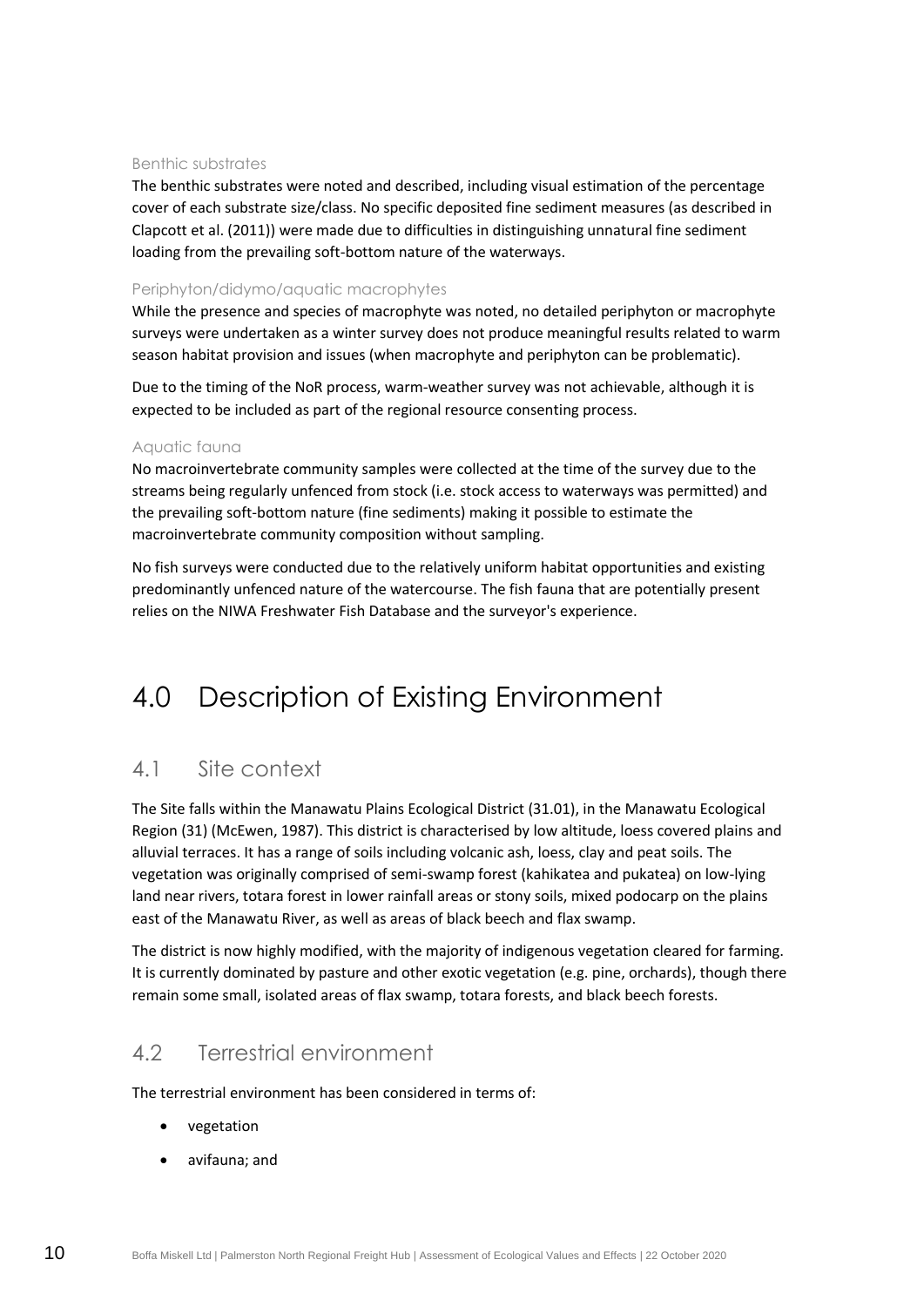#### • herpetofauna.

#### 4.2.1 Terrestrial vegetation

There are no features within the Designation Extent recognised by Schedule F (*Indigenous Biological Diversity)* of the One Plan which identifies rare, threatened, and at-risk habitats in the Region.

During the site walkover, only stands/pockets of exotic vegetation (e.g. pines, eucalypts) and recently planted native amenity vegetation were observed that differed from standard farming pastures and vegetation (e.g. grasses, hedgerows). The vegetation communities are described accordingly.

#### *Native amenity plantings*

The presence of notable native vegetation patches/communities is limited to sporadic and small areas of recently planted native vegetation, typically surrounding dwellings. Typically, it appeared these plantings were for landscaping rather than ecological benefit. Lemonwood, cabbage tree, manuka were the dominant species used, with flax being the common shrub-layer species. Of the observed native planting areas, they were approximately 10 or less years old (i.e. no mature patches were observed).

#### *Exotic plantations*

Small patches of pine and eucalypt plantations (woodlots) were observed throughout the proposed hub location. These monoculture areas typically did not have any native or exotic undergrowth; however, occasional ferns were observed.

#### *Agricultural vegetation communities*

The most prominent vegetation throughout the Designation Extent was species and communities commonly associated with agricultural practices. This included pasture grasses for grazing purposes, hedgerows (most commonly barberry), and shelterbelts (typically cypress species).

#### 4.2.2 Avifauna

The OSNZ Bird Atlas has records of 27 species of bird for the 10 km x 10 km grid within which the Designation Extent falls. Of these, eight species are classified as Threatened or At-Risk<sup>4</sup>; these are summarised below i[n Table 5.](#page-15-0)

<sup>4</sup> (H. A. Robertson et al., 2017)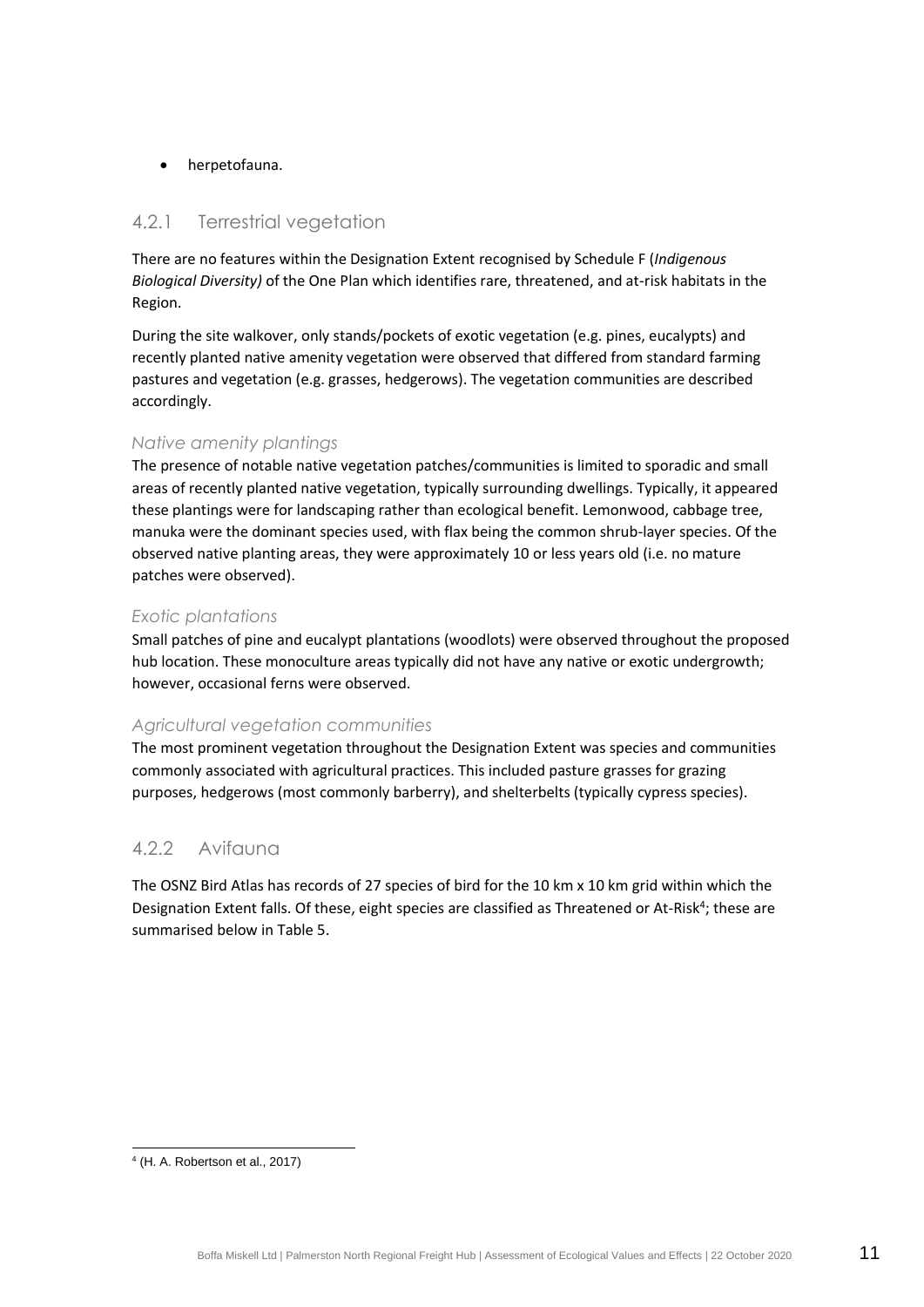<span id="page-15-0"></span>*Table 5: At-Risk or Threatened species potentially present in or around the site, according to the OSNZ bird atlas.*

| <b>Common name</b>            | <b>Species name</b>                    | <b>Conservation Status</b><br>(H. A. Robertson et al., 2017) |
|-------------------------------|----------------------------------------|--------------------------------------------------------------|
| Pied Shag                     | Phalacrocorax varius varius            | Threatened - Nationally Vulnerable                           |
| Banded Dotterel ssp           | Charadrius bicinctus bicinctus         | Threatened - Nationally Vulnerable                           |
| Red-billed Gull               | Larus novaehollandiae scopulinus       | At Risk - Declining                                          |
| Australasian Pied Stilt       | Himantopus h. leucocephalus            | At Risk - Recovering                                         |
| <b>Black Shag</b>             | Phalacrocorax carbo<br>novaehollandiae | At Risk - Naturally Uncommon                                 |
| Little Black Shag             | Phalacrocorax sulcirostris             | At Risk - Naturally Uncommon                                 |
| <b>Australian Coot</b>        | Fulica atra australis                  | At Risk - Naturally Uncommon                                 |
| <b>Black-fronted Dotterel</b> | Charadrius melanops                    | At Risk - Naturally Uncommon                                 |

The Threatened and At Risk species are all associated with the larger rivers (Manawatu) or lake and other larger waterbodies and their edges (i.e. dotterel, coot, pied stilt, red-billed gull, and shags). Aerials of the Site do not show any suitable nesting or staging habitat for these species making it unlikely these species frequent the Bunnythorpe farmlands (although some might alight here occasionally).

The Not Threatened indigenous and Introduced and Naturalised exotic species<sup>5</sup> present or likely to be present (those common to highly modified agricultural landscapes in the Manawatu), include:

- Finches (gold, green, chaffinch)
- Red poll
- Magpie
- House sparrow
- Hedge sparrow/dunnock
- Paradise shelduck
- Australasian harrier
- Pukeko
- Spur-winged plover
- Welcome swallow
- Silvereye

<sup>5</sup> (H. A. Robertson et al., 2017)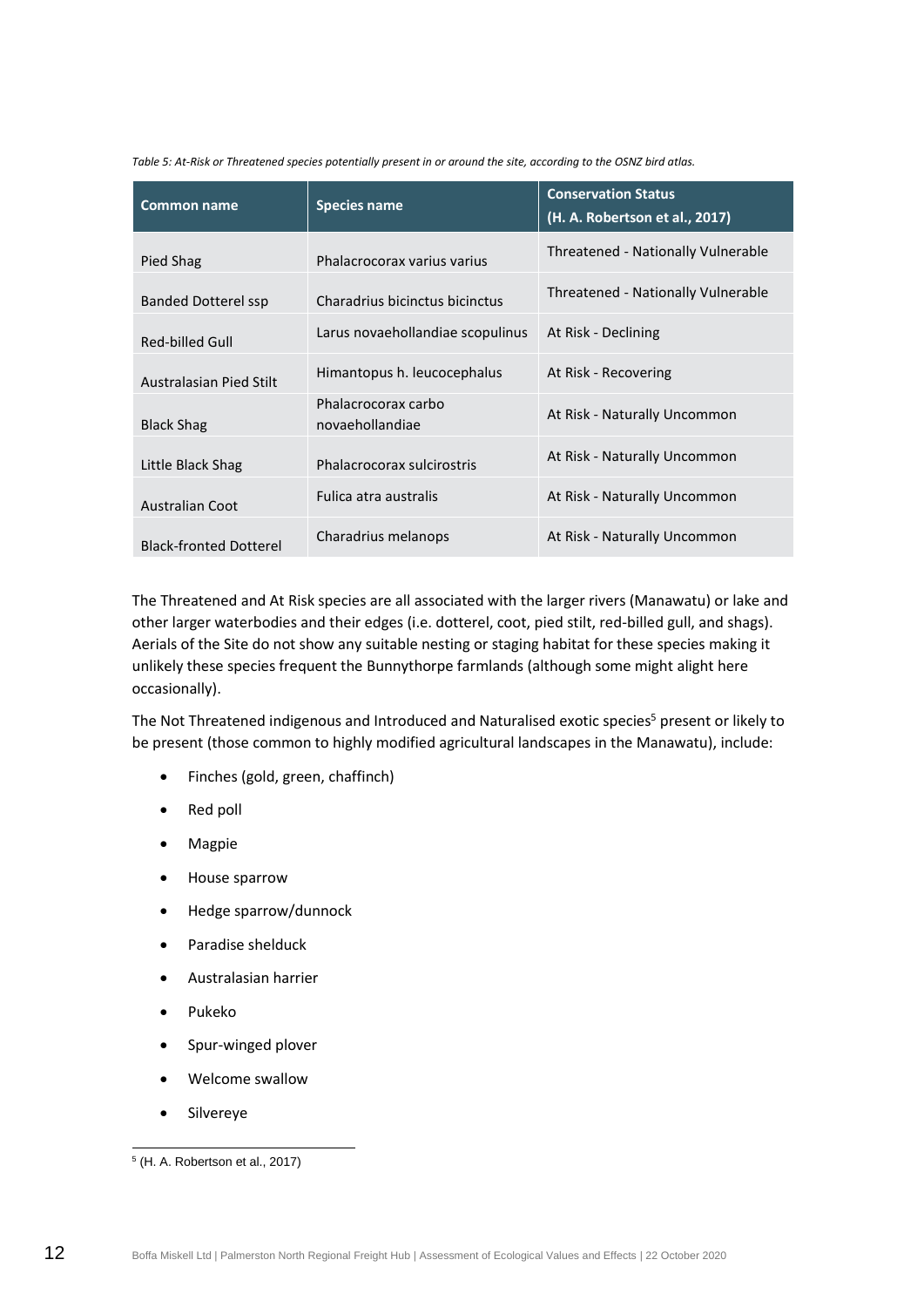- Feral turkey
- Yellowhammer
- Song thrush
- Black bird
- Starling
- Skylark
- Rook
- Myna

The only natives likely to use pastural habitats (though not necessarily as primary habitat) include silver eye, pukeko, harrier, plover, and kingfisher. Unusually, pipit (At Risk - Declining), which is known to frequent open pasture habitats, has not been recorded at the Site.

### 4.2.3 Herpetofauna

To capture any lizards that may be present within the surrounding landscape, herpetofauna records within a 30 km radius of the Designation Extent were retrieved from the DOC herpetofauna database (BioWeb). Eight species of native lizard have been recorded within this area and are described below in [Table 6.](#page-16-0)

| <b>Common Name Scientific Name</b> |                             | Status <sup>6</sup>           | <b>Conservation Habitat Preferences</b>                                                             | <b>Functional group</b>        |
|------------------------------------|-----------------------------|-------------------------------|-----------------------------------------------------------------------------------------------------|--------------------------------|
| Northern grass<br>skink            | Oligosoma<br>polychroma     | <b>Not</b><br>Threatened      | Dry open areas with low vegetation or Terrestrial skink<br>debris such as logs or stones for cover. |                                |
| Glossy brown<br>skink              | Oligosoma<br>zelandicum     | At Risk -<br>Declining        | Forest, scrub, grassland and<br>boulderfields.                                                      | <b>Terrestrial skink</b>       |
| Ornate skink                       | Oligosoma<br>ornatum        | At Risk -<br>Declining        | Forest and shrublands with damp leaf Terrestrial skink<br>litter or rocks/logs                      |                                |
| Raukawa gecko Woodworthia          | maculata                    | <b>Not</b><br>Threatened      | Forest, scrub, grassland, boulderfields<br>and coastal areas.                                       | Terrestrial/arbor<br>eal gecko |
| Pacific gecko                      | Dactylocnemis<br>pacificus  | At Risk -<br>Relict           | Forest, scrub, grassland, boulderfields<br>and coastal areas.                                       | Terrestrial/arbor<br>eal gecko |
| Forest gecko                       | Mokopirirakau<br>granulatus | At Risk -<br><b>Declining</b> | Forest and scrub, especially kanuka /<br>manuka, and creviced clay banks                            | Arboreal gecko                 |

<span id="page-16-0"></span>*Table 6: Native lizards recorded within 30 km of the study area.*

6 (Hitchmough et al., 2016)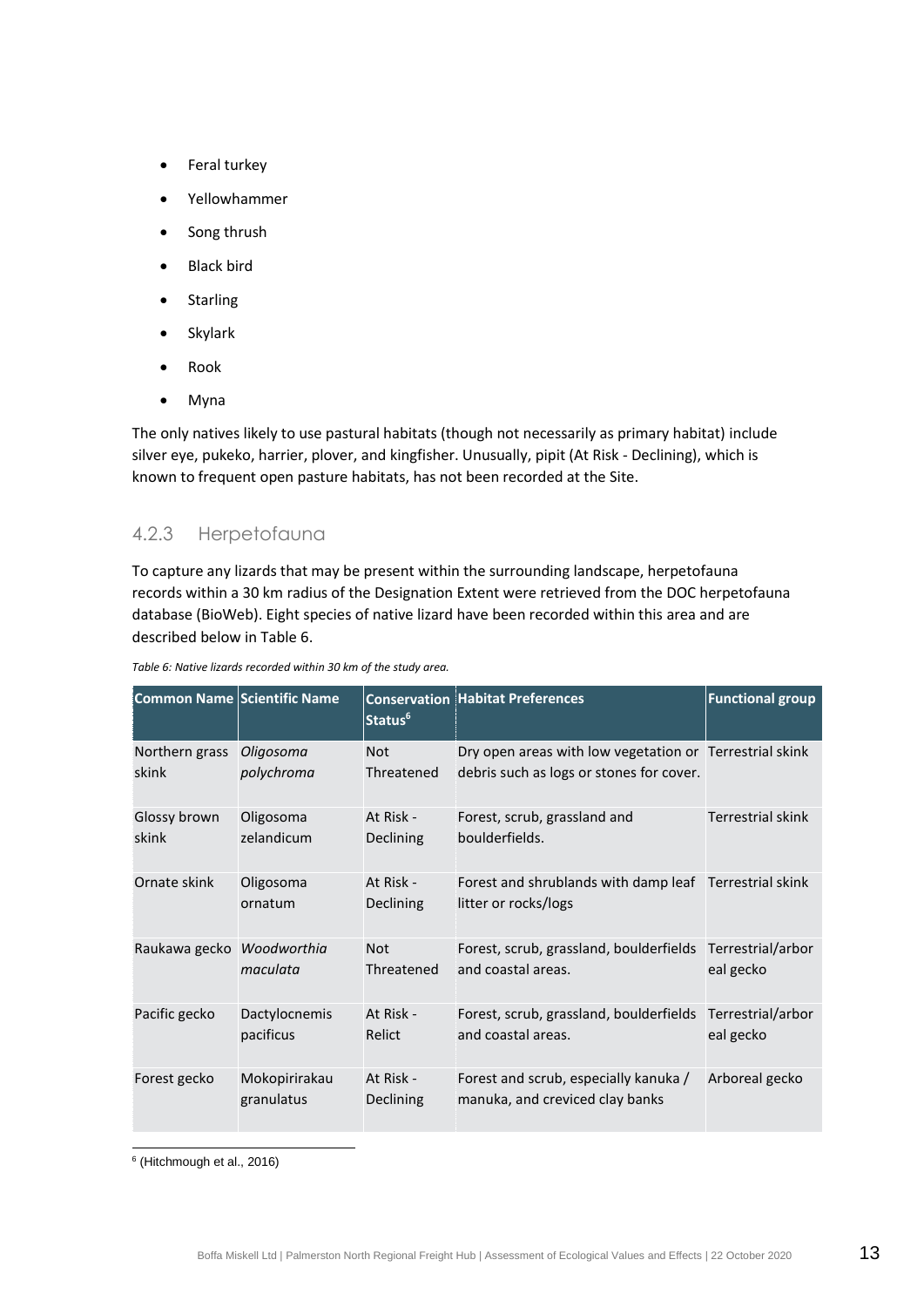| Common Name Scientific Name |                                             | Status <sup>6</sup>             | <b>Conservation Habitat Preferences</b>                                  | <b>Functional group</b> |
|-----------------------------|---------------------------------------------|---------------------------------|--------------------------------------------------------------------------|-------------------------|
| Ngahere<br>gecko            | Mokopirirakau<br>"Southern North<br>Island" | At $Risk -$<br><b>Declining</b> | Forest and scrub, especially kanuka /<br>manuka, and creviced clay banks | Arboreal gecko          |
| <b>Barking</b><br>Gecko     | <b>Naultinus</b><br>punctatus               | At Risk $-$<br><b>Declining</b> | Forest and scrub, especially kanuka /<br>manuka.                         | Arboreal gecko          |

Five species of exotic/invasive herpetofauna were also recorded on the BioWeb database, including three species of frog and two species of lizard.

During the site walkover on 27 and 28 July, no suitable habitat for geckoes or forest floor-dwelling skinks was observed. It is considered unlikely any species other than the Not Threatened northern grass skink reside within the Designation Extent.

# <span id="page-17-0"></span>4.3 Aquatic environment

The aquatic environment has been considered in terms of:

- Wetland environments; and
- Stream environments

#### 4.3.1 Wetland environments

No wetland habitats were observed in areas that could be accessed during the site walkover. This includes wetlands as defined in Schedule F of the One Plan, or as defined in the RMA and the recently operative National Policy Statement for Freshwater Management 2020 (NPS-FM (2020)). Furthermore, no obvious wetland habitats are visible from publicly accessible aerials of the site within the areas that could not be accessed during the site walkover.

### 4.3.2 Stream environments

The Mangaone Stream is recognised in the One Plan's schedule B (Surface water management values) (denoted o[n Figure 1\)](#page-7-0). It is divided into two sections/reaches, including the Upper Mangaone (from Milson's Line upwards) and the lower Mangaone (from the Manawatu to Milsons line). Schedule B does not highlight them as holding ecological values (i.e. no sites of significance for aquatic or riparian, no inanga spawning, and significance for trout). However, it retains capacity to assimilate pollution, and its life supporting capacity is that of a lowland mixed.

The Mangaone Stream originates north of Bunnythorpe and discharges into the Manawatu River main stem just south of the Palmerston North landfill. Much of its lower reaches are in urban landscapes and most of its upper reaches are in hill country agriculture. The rest is in lowland farmland.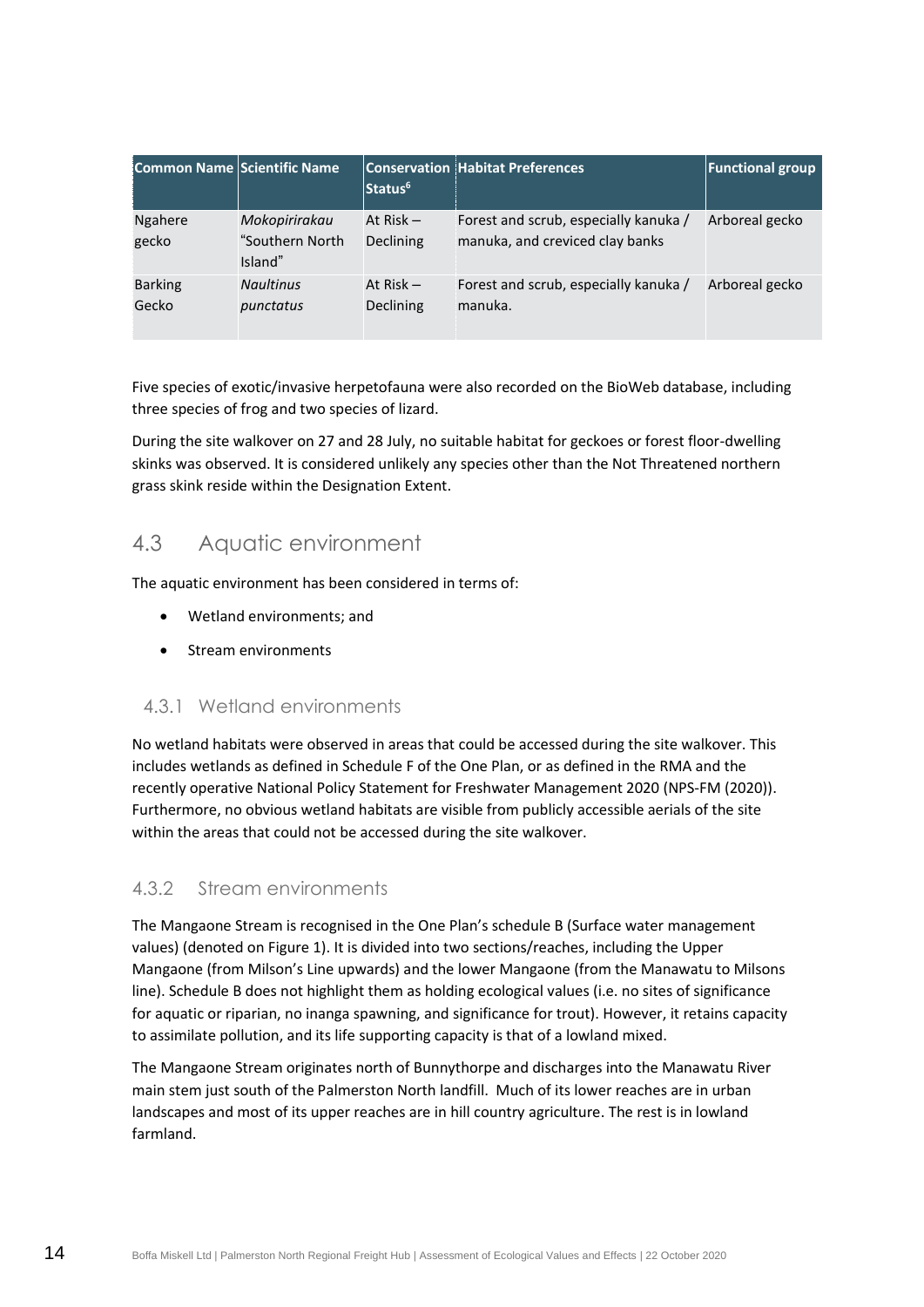There are two unnamed stream systems that flow through the Designation Extent [\(Figure 2\)](#page-21-0). The stream systems typically flow in an east-west direction before draining into the Mangaone Stream. The stream systems are described below.

#### *Stream system 1*

Stream system 1 includes three branches of the system that merge into a single central channel near Te Ngaio Road [\(Figure 2\)](#page-21-0). In total, there is approximately 2,352 linear m of stream channel in Stream system 1 that falls within the Designation Extent. In locations where the branches could be accessed, they all resembled ephemeral flow paths with no active beds and no defined channels and/or banks. Best access was gained along the branch that runs near parallel with Te Ngaio Road.

The stream was a shallow "u"-shaped channel with terrestrial/pasture grasses common throughout the channel. There was no discernible flow at the time of survey on 27 and 28 July 2020. Historical stock access was evident with no defined bank and it was pugging throughout. However, some sections have a newly installed (<2 years) fence set back from the stream approximately 1 m on each side and that may improve aspects into the future [\(Figure 2\)](#page-21-0). The occasional open-water pools which had established near small farm culverts and crossings were typically free of macrophytes suggesting these frequently dry out.

Access was not granted to the other branches of the stream system [\(Figure 2\)](#page-21-0) meaning observations could only be made from afar. There were no obvious features present which suggested these branches would be materially different to the surveyed branch.

The single, central channel downstream of Te Ngaio Road could not be accessed for survey. This channel was noted to be a modified channel, with oxbows that were apparent on aerial photographs as having been straightened.



*Image 1: Ephemeral flow path within stream system 1 near Te Ngaio Road. Note the fencing either side of the stream has been in place <2 years.*



*Image 2: Ephemeral flow path immediately upstream of Clevely Line. Note the ponding upstream of the small culvert.*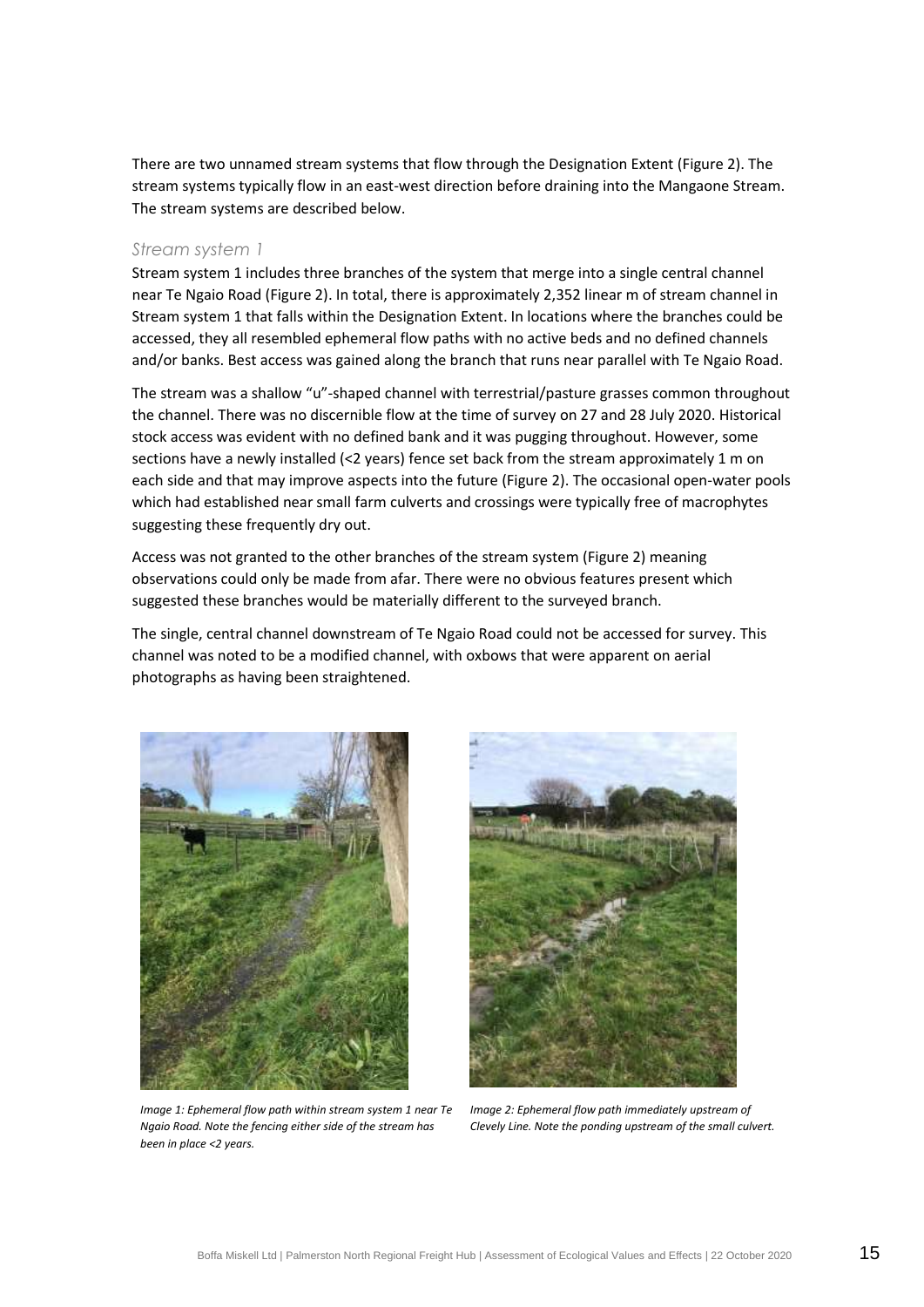#### *Stream system 2*

#### Northern tributary

The northern tributary [\(Figure 2\)](#page-21-0) of the Mangaone Stream catchment comprises a single channel which is approximately 835 m long that flows through the central portion of the Designation Extent. It is soft-bottomed throughout and typically comprises slow run habitat. Some incision was evident in the lower reaches (>0.5 m in places) which was also fenced to exclude stock. The middle and upper portions of the stream was unfenced meaning shallow, pugged banks dominated. Macrophytes (predominantly water pepper (*Persicaria hydropiper*)) were mostly found in the lower reaches which also had some riparian vegetation. That vegetation was predominantly flax (*Phormium tenax*) and has been planted throughout the lower reaches. However, where present, the riparian vegetation lacked the complexity needed to provide material benefits to the stream (other than serve as a barrier to stock). The stream typically varied between 0.5-1 m wide in the lower reaches before becoming more homogenous in the middle and upper reaches (typically 0.5 m wide). Depth varied between 30 cm and 60 cm throughout the surveyed and accessible reach(es).



*Image 3: Downstream extent of the northern tributary within stream system 2 which may be impacted. Note it is largely unfenced and unvegetated, though some small, isolated patches of vegetation do exist.*



*Image 4: Typical upper reach of the northern tributary of stream system 2. Note the absence of riparian vegetation and fencing.*

#### Northern tributary - upstream habitat

Upstream of the Designation Extent, where visited [\(Figure 2\)](#page-21-0), the northern tributary of stream system 2 resembles an incised (> 1m high banks) and straightened channel which was fenced (fence typically 1 m from bank edge) to exclude stock. Riparian trees were limited to planted pine groves; however, rank vegetation (primarily rank pasture grasses with scattered juncus and sedge) along the banks did provide some fish cover, and slumping banks added further cover and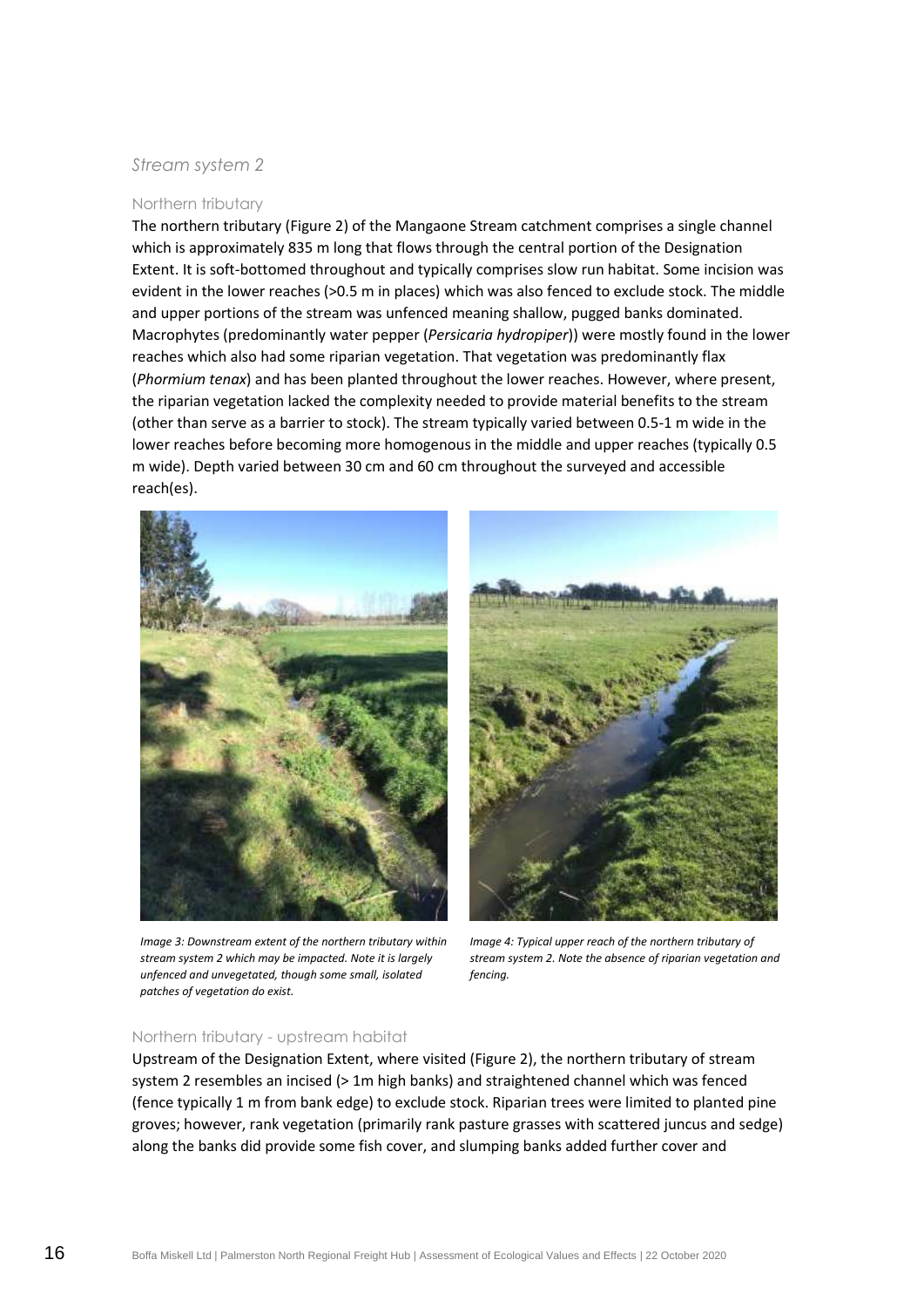complexity. Where vantage was gained, water depth appeared to vary between 30 cm and 50 cm, and the wetted width ranged between 0.5-1 m. At the time of survey on 27 and 28 July 2020, there was no discernible flow.



*Image 5: Northern tributary of stream system 2, upstream of the Designation Extent. Note the artificially incised and straightened nature of the channel. However, the incision provides some shading and the stream is largely fenced throughout.*



*Image 6: Open channel section of the Northern tributary, upstream of the Designation Extent, with negligible flows.*

#### Southern tributary

The southern tributary of stream system 2 [\(Figure 2\)](#page-21-0) is a shallow, ephemeral flow path that was dry at the time of survey on 27 and 28 July 2020. Approximately 590 linear meters of this stream channel is within the Designation Extent. This watercourse better resembled a roadside drainage system that had pasture grasses planted throughout. The absence of any aquatic habitat or features meant no physical habitat assessment was completed for the potentially affected reach.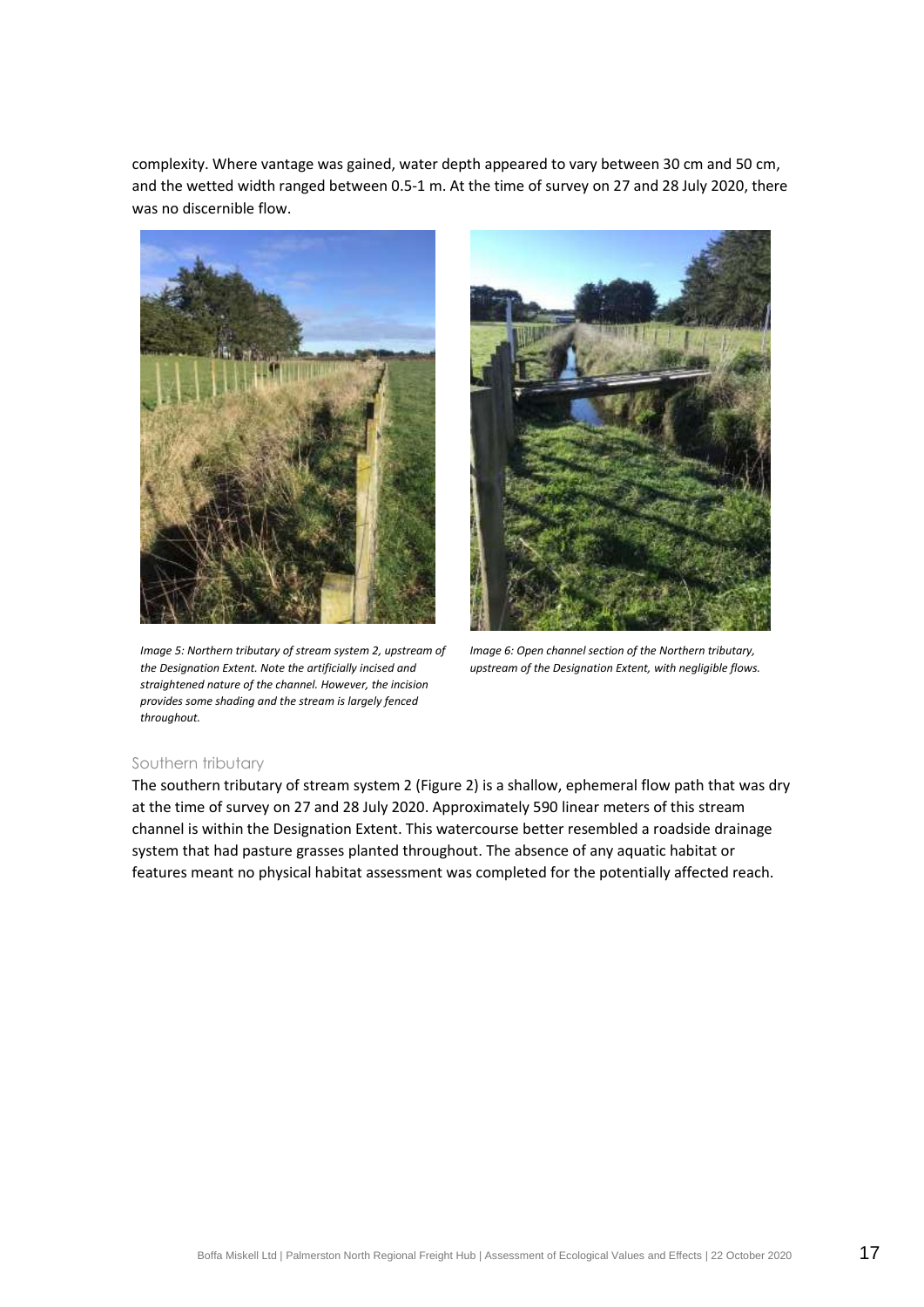<span id="page-21-0"></span>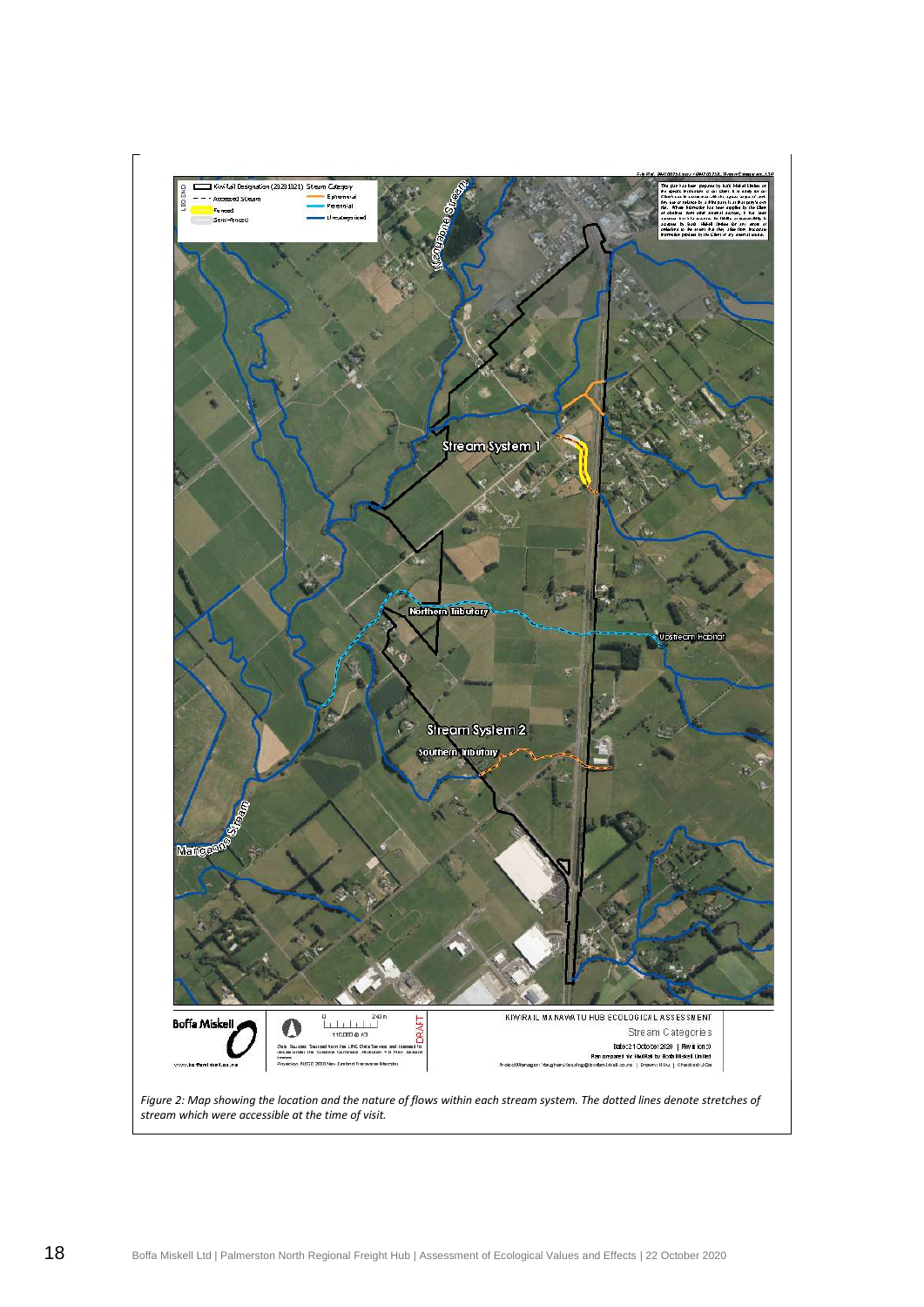# <span id="page-22-0"></span>4.4 Aquatic fauna

The NIWA administered New Zealand Freshwater Fish Database (NZFFD; accessed 27/08/2020) shows 10 species of freshwater fish have been recorded in the Mangaone Stream catchment, including six indigenous species and four introduced species [\(Table 7\)](#page-22-1). Additionally, the NZFFD allows for records of freshwater crayfish, mussel, and shrimp observations, of which all have been recorded in the catchment.

The ephemeral nature of Stream 1 and the southern tributary of Stream system 2 make it unlikely any of the recorded species in the Mangaone Stream catchment reside in these streams. However, there is the potential that eels may utilize Stream 1 during wet periods for foraging purposes.

The lower third of Stream 2 contained suitable fish cover. However, the habitat quality meant it is likely only eels and possibly common bully reside within it. Conversely, the upper two thirds did not provide much, if any, fish cover due to the absence of fencing, lack of stream shading, pugged and homogenous banks, and absence of instream complexity. This section of the stream is likely only used as a passageway to better habitat upstream (although that too is in a similar land use), whilst providing no respite for fish as they migrate. As such, this section is unlikely to contain a stable fish community. Furthermore, the prevalence of stock access is likely to preclude the establishment of a freshwater mussel community.

Fish habitat and cover is provided upstream of the Freight Hub in the northern tributary of Stream 2. The nature and condition of Stream 2 at this location makes it suitable for eels, common bully, and potentially inanga (assuming there are no downstream barriers). Though banded kokopu have not been recorded in the Mangaone Stream, the stretch of the northern tributary of Stream system 2, upstream of the proposed hub also provides suitable habitat for them should they be within the catchment.

| <b>Common name</b>             | <b>Scientific name</b>  | <b>Conservation status</b>  | <b>Number of</b><br>records | <b>Potentially</b><br>present |
|--------------------------------|-------------------------|-----------------------------|-----------------------------|-------------------------------|
| Shortfin eel                   | Anguilla australis      | Not Threatened              | 8                           | V                             |
| Longfin eel                    | Anguilla dieffenbachii  | At Risk - Declining         | 3                           | $\sqrt{ }$                    |
| Inanga                         | Galaxias maculatus      | At risk - Declining         | 2                           | $\sqrt{ }$                    |
| Upland bully                   | Gobiomorphus breviceps  | Not Threatened              | 1                           | $\sqrt{ }$                    |
| Common bully                   | Gobiomorphus catidianus | Not Threatened              | 6                           |                               |
| Common smelt                   | Retropinna retropinna   | Not Threatened              | 1                           |                               |
| Freshwater mussel              | Echyridella menziesii   | At Risk - Declining         | $\overline{2}$              |                               |
| Koura (freshwater<br>crayfish) | Paranephrops spp.       | Not Threatened <sup>7</sup> | 4                           | V                             |

<span id="page-22-1"></span>*Table 7: New Zealand Freshwater Fish Database records for the Mangaone Stream catchment (database accessed 27/08/2020). Fish conservation status from (Dunn et al., 2018). Invertebrate conservation status from (Grainger et al., 2018).*

 $7$  Based on geographical context, it is highly likely any crayfish within the catchment are the Not Threatened *Paranephrops planifrons*, rather than the At Risk – Declining *Paranephrops zealandicus*.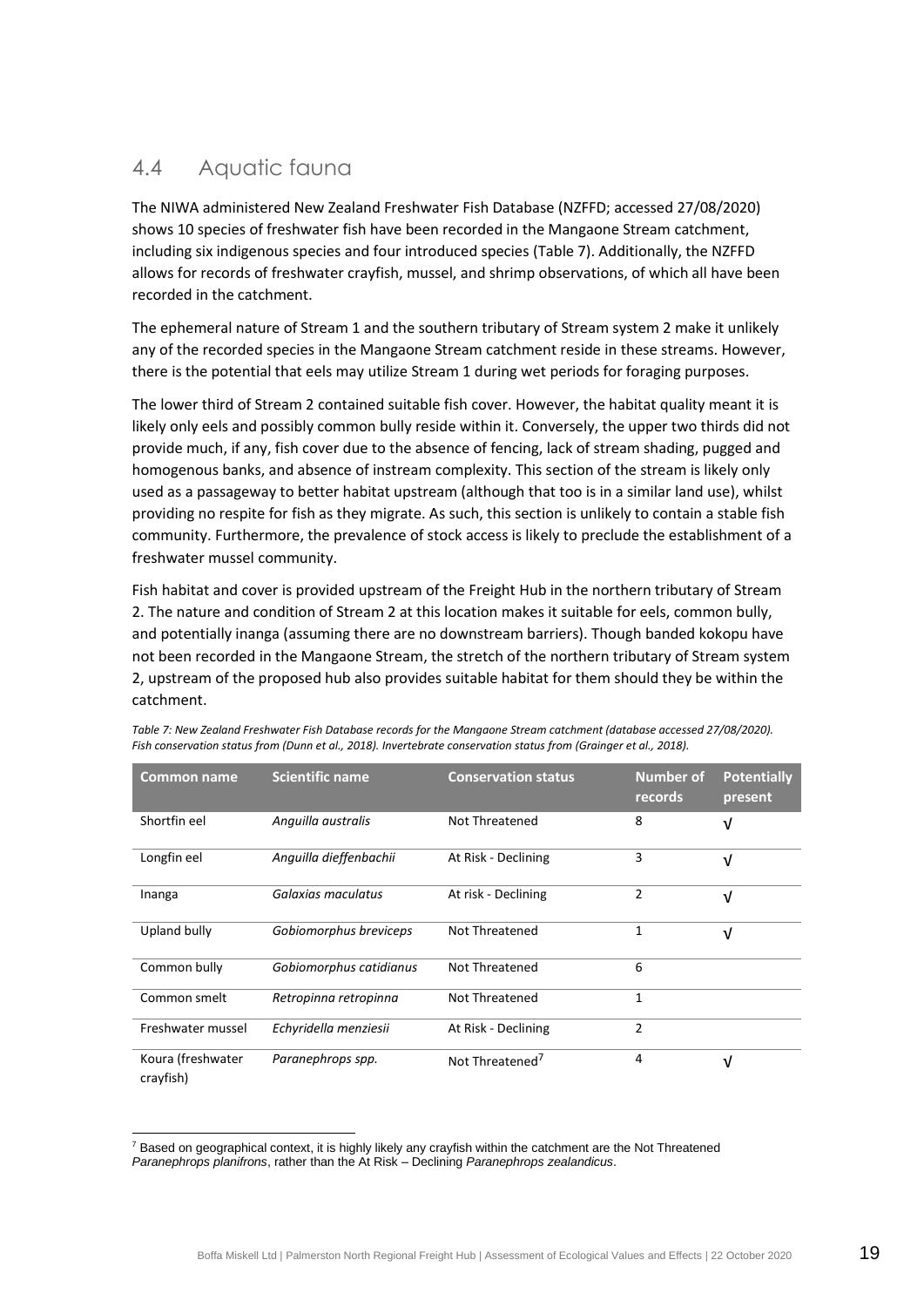| <b>Common name</b> | <b>Scientific name</b> | <b>Conservation status</b> | <b>Number of</b><br>records | <b>Potentially</b><br>present |
|--------------------|------------------------|----------------------------|-----------------------------|-------------------------------|
| Freshwater shrimp  | Paratya curvirostris   | Not Threatened             | 3                           |                               |
| Gambusia           | Gambusia affinis       | Introduced and naturalised |                             |                               |
| Goldfish           | Carassius auratus      | Introduced and naturalised | 4                           |                               |
| Perch              | Perca fluviatilis      | Introduced and naturalised | 1                           |                               |
| Brown trout        | Salmo trutta           | Introduced and naturalised | 3                           |                               |

# <span id="page-23-0"></span>4.5 Macroinvertebrate community

The dominance of fine sediments, sporadic macrophytes, prevalence of stock access, and limited flows with long, slow runs strongly supports the presence of a tolerant (i.e. non sensitive) macroinvertebrate community. Therefore, community is expected to be mainly comprised of snails, true fly larvae, copepods, amphipods, worms and mites, and hemiptera. These types of slow, soft bottomed, agricultural-based streams typically have an MCI around 70-90 and a QMCI 3-4. These indices values are indicative of poor-fair water quality and/or polluted systems (Stark & Maxted, 2007). Potamopyrgus and Physa snails are usually numerically dominant along with Chironomus species, black fly (Austrosimulium), Tanypodinae, Culex, water beetles (Rhantus, Dytisicade) damselfly's (Xanthocnemis), and true bugs (Microvelis, Sigara). There will be very limited sensitive EPT (Ephemeroptera, Trichoptera, Plecoptera) species, with likely no stonefly and one or two caddisfly (most likely Aoteapsyche and Pycnocentrodes). It will be a pollution-tolerant, soft bottomed, depauperate, drying-resilient community of "low" representative value.

# <span id="page-23-1"></span>5.0 Ecological values

# <span id="page-23-2"></span>5.1 Terrestrial environment

The ecological value of each terrestrial unit or feature is assessed and determined according to the EIANZ 2018 (Roper-Lindsay et al., 2018) guidelines (described in Section [3.1](#page-8-3) above) and presented individually below.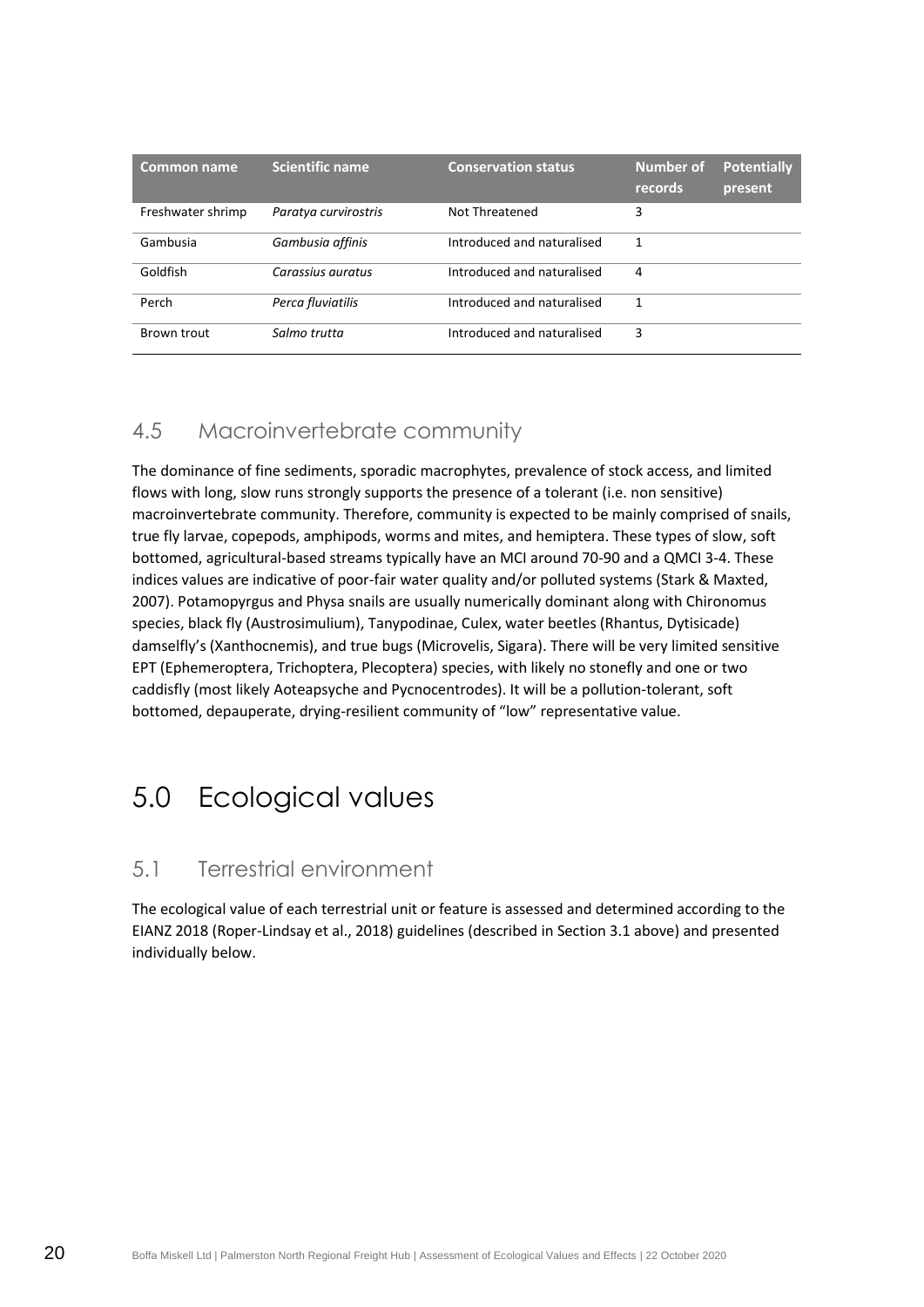| Vegetation    | <b>Description</b>                                                         | <b>Attribute values</b>      | <b>Overall</b> |
|---------------|----------------------------------------------------------------------------|------------------------------|----------------|
| community     |                                                                            |                              | value          |
| <b>Native</b> | Representativeness - The planted                                           | Representativeness-          | Negligible     |
| amenity       | vegetation is not representative of                                        | Negligible                   |                |
| plantings     | historic vegetation communities.                                           | Rarity and distinctiveness - |                |
|               | Rarity and distinctiveness - There are                                     | Negligible                   |                |
|               | no rare or distinct species or                                             | Diversity and pattern - Low  |                |
|               | communities. While the LENZ (Landcare                                      |                              |                |
|               | Research Ltd, 2012) layer shows that                                       | Ecological context-          |                |
|               | there is less than 10% indigenous                                          | Negligible                   |                |
|               | habitat remaining on this land class and                                   |                              |                |
|               | indigenous vegetarian on this land<br>system can be considered "rare", the |                              |                |
|               | planting is not representative of a                                        |                              |                |
|               | natural early succession and cannot, as                                    |                              |                |
|               | yet, be considered in this way.                                            |                              |                |
|               | Diversity and pattern - These                                              |                              |                |
|               | communities had low diversity and                                          |                              |                |
|               | limited pattern.                                                           |                              |                |
|               | <b>Ecological context</b> $-$ The amenity                                  |                              |                |
|               | plantings are small and sporadic across                                    |                              |                |
|               | the landscape and typically associated                                     |                              |                |
|               | with a dwelling. Because these                                             |                              |                |
|               | communities are induced, they are                                          |                              |                |
|               | expected to be tolerant and resilient but                                  |                              |                |
|               | do not provide a material ecological                                       |                              |                |
|               | benefit to the landscape.                                                  |                              |                |
| Exotic        | Representativeness - These are not                                         | Representativeness-          | Negligible     |
| plantations   | representative.                                                            | Negligible                   |                |
|               | Rarity and distinctiveness - They are                                      | Rarity and distinctiveness - |                |
|               | not rare or distinct communities.                                          | Negligible                   |                |
|               | Diversity and pattern - These are                                          | Diversity and pattern -      |                |
|               | monoculture communities.                                                   | Negligible                   |                |
|               | Ecological context - These areas are                                       | Ecological context-          |                |
|               | often the only patches of dense, tall,                                     | Moderate                     |                |
|               | mature vegetation within the landscape                                     |                              |                |
|               | and may provide shelter and stepping-                                      |                              |                |
|               | stones for some fauna.                                                     |                              |                |

# 5.1.1 Terrestrial vegetation communities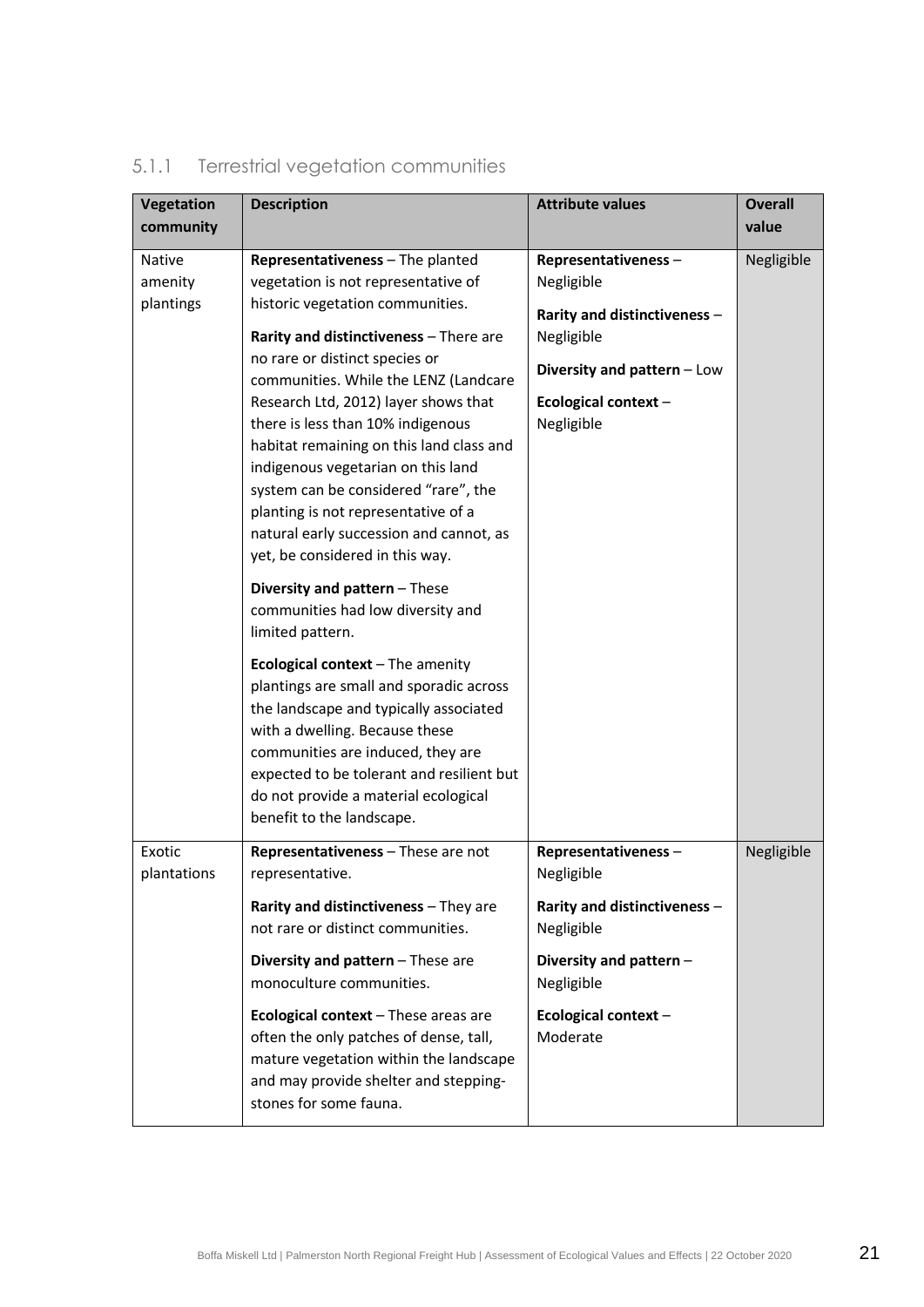| <b>Vegetation</b><br>community | <b>Description</b>                                                                                                                                                                                                  | <b>Attribute values</b>                                          | <b>Overall</b><br>value |
|--------------------------------|---------------------------------------------------------------------------------------------------------------------------------------------------------------------------------------------------------------------|------------------------------------------------------------------|-------------------------|
| Agricultural<br>vegetation     | Representativeness - These are not<br>representative.                                                                                                                                                               | Representativeness-<br>Negligible                                | Negligible              |
|                                | Rarity and distinctiveness - They are<br>not rare or distinct communities.                                                                                                                                          | Rarity and distinctiveness -<br>Negligible                       |                         |
|                                | Diversity and pattern - These<br>communities had low diversity and<br>limited pattern beyond what is expected<br>for agricultural pasture mixes and little<br>ecological value in the 'pattern' that is<br>present. | Diversity and pattern - Low<br>Ecological context-<br>Negligible |                         |
|                                | <b>Ecological context</b> – These communities<br>are designed to support<br>agricultural/farming practices;<br>therefore, they do not add to the wider<br>ecological context across the landscape.                  |                                                                  |                         |

### 5.1.2 Avifauna

No specific conservation-valued species appear in records or were observed during the site visit and it is unlikely that there are any values associated with indigenous avifauna on site. Therefore, overall, the avifauna community and all species within it are considered to have **negligible ecological value**.

# 5.1.3 Herpetofauna

It is highly unlikely that any Threatened or At Risk lizard species are present within the Designation Extent. However, there may be some (but in very low numbers if so) Not Threatened species. Therefore, overall, the herpetofauna community and all species within it are considered to have **negligible ecological value**.

# <span id="page-25-0"></span>5.2 Aquatic environment

The following sections assess and determine the ecological values of each surveyed stream system using the criteria outlined in the EIANZ guidelines (Roper-Lindsay et al., 2018) (as outlined at Section [3.1](#page-8-3) above). The values assessments are provided in table format to align with the criteria in the EIANZ guidelines and allow for corresponding dialogue.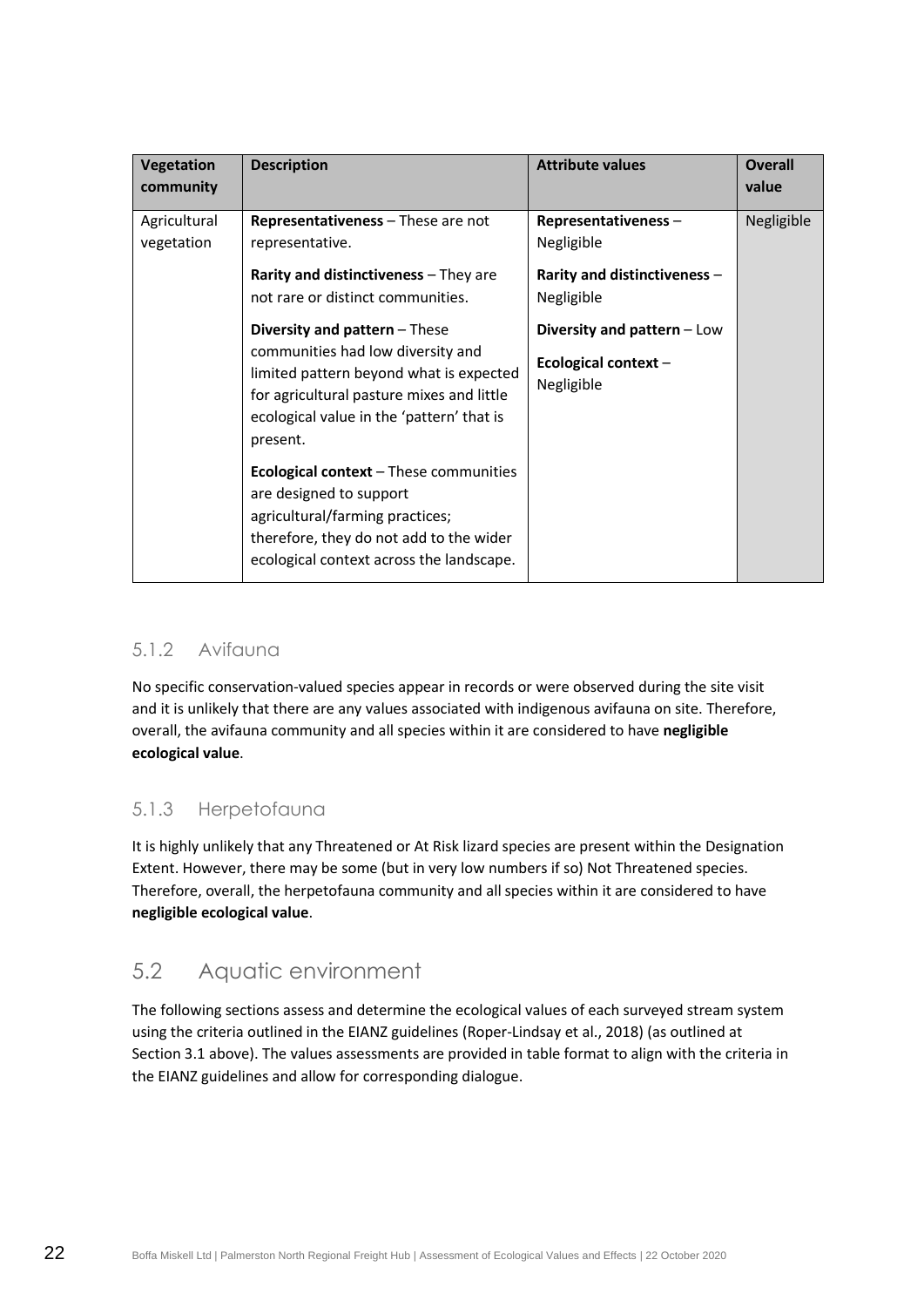# *Stream system 1*

| <b>Criteria</b>                 | <b>Assessment</b>                                                                                                                                                                                                                                                                                                                                                                                                                            | Value      |
|---------------------------------|----------------------------------------------------------------------------------------------------------------------------------------------------------------------------------------------------------------------------------------------------------------------------------------------------------------------------------------------------------------------------------------------------------------------------------------------|------------|
| Representativen<br>ess          | This system, where observed, was indicative of a highly modified, ephemeral<br>flow path.                                                                                                                                                                                                                                                                                                                                                    | Negligible |
| Rarity and<br>distinctiveness   | There were no rare or distinct features of this stream and it is unlikely to support<br>threatened or at risk fish species.                                                                                                                                                                                                                                                                                                                  | Low        |
| Diversity and<br>pattern        | When flowing, the stream system is likely dominated by run habitats with no<br>instream or bankside diversity/complexity. There are limited habitat<br>opportunities for macroinvertebrates and less so for fish due to it being<br>ephemeral.                                                                                                                                                                                               | Low        |
| Ecological<br>context           | Historic land clearance surrounding the reach to facilitate ongoing farming<br>practices. Stock can access the stream in large parts and any fencing is resent (<2<br>years). Any riparian tree vegetation is sporadic and does not provide any<br>functional benefit to the stream system. Terrestrial/pasture grasses frequently<br>grew within the stream channel.                                                                        | Low        |
| Ecological<br>integrity         | Nativeness – expected depauperate macroinvertebrate community, which is<br>indicative of ephemeral conditions, no resident stable fish populations expected<br>(though some eels may forage in system when wet) - Low<br>Pristineness - heavily farmed and modified - Very low<br>Diversity – lack of diversity – Very low<br>Resilience – extensive stock access and land clearance, with corresponding<br>effects on the stream - Very low | Negligible |
| <b>OVERALL ECOLOGICAL VALUE</b> |                                                                                                                                                                                                                                                                                                                                                                                                                                              | Low        |

# *Stream system 2*

### *Northern tributary – within Designation Extent*

| <b>Criteria</b>               | <b>Assessment</b>                                                                                                                                                                                                                                                                                                                                                                                                                                                                                            | <b>Value</b> |
|-------------------------------|--------------------------------------------------------------------------------------------------------------------------------------------------------------------------------------------------------------------------------------------------------------------------------------------------------------------------------------------------------------------------------------------------------------------------------------------------------------------------------------------------------------|--------------|
| Representativen<br>ess        | This system, where observed, was indicative of a highly modified, stream which<br>is heavily impacted by surrounding farming practices. In places, it has also been<br>straightened.                                                                                                                                                                                                                                                                                                                         | Low          |
| Rarity and<br>distinctiveness | There were no rare or distinct features of this stream, though it may support a<br>small population of the At Risk longfin eel (as well as shortfin eel and common<br>bully) in the lower reaches. There are not expected to be any resident stable fish<br>populations throughout the middle and upper reaches.                                                                                                                                                                                             | Low          |
| Diversity and<br>pattern      | The stream system is dominated by slow run habitats with a predominantly<br>homogenous bank and benthos. The macroinvertebrate community is expected<br>to resemble, and be tolerant of, a degraded, soft-bottom system. Habitat<br>opportunities for fish are limited to the downstream portion.                                                                                                                                                                                                            | Low          |
| Ecological<br>context         | Historic land clearance surrounding the reach to facilitate ongoing farming<br>practices. Stock can access the stream in large parts and any fencing is limited to<br>the downstream reach. Riparian vegetation is absent throughout the middle and<br>upper reaches, and largely limited to flax-dominated vegetation in the lower<br>reaches. The middle and upper reaches are expected to provide passage to<br>better upstream opportunities rather than encourage fish to reside within these<br>areas. | Moderate     |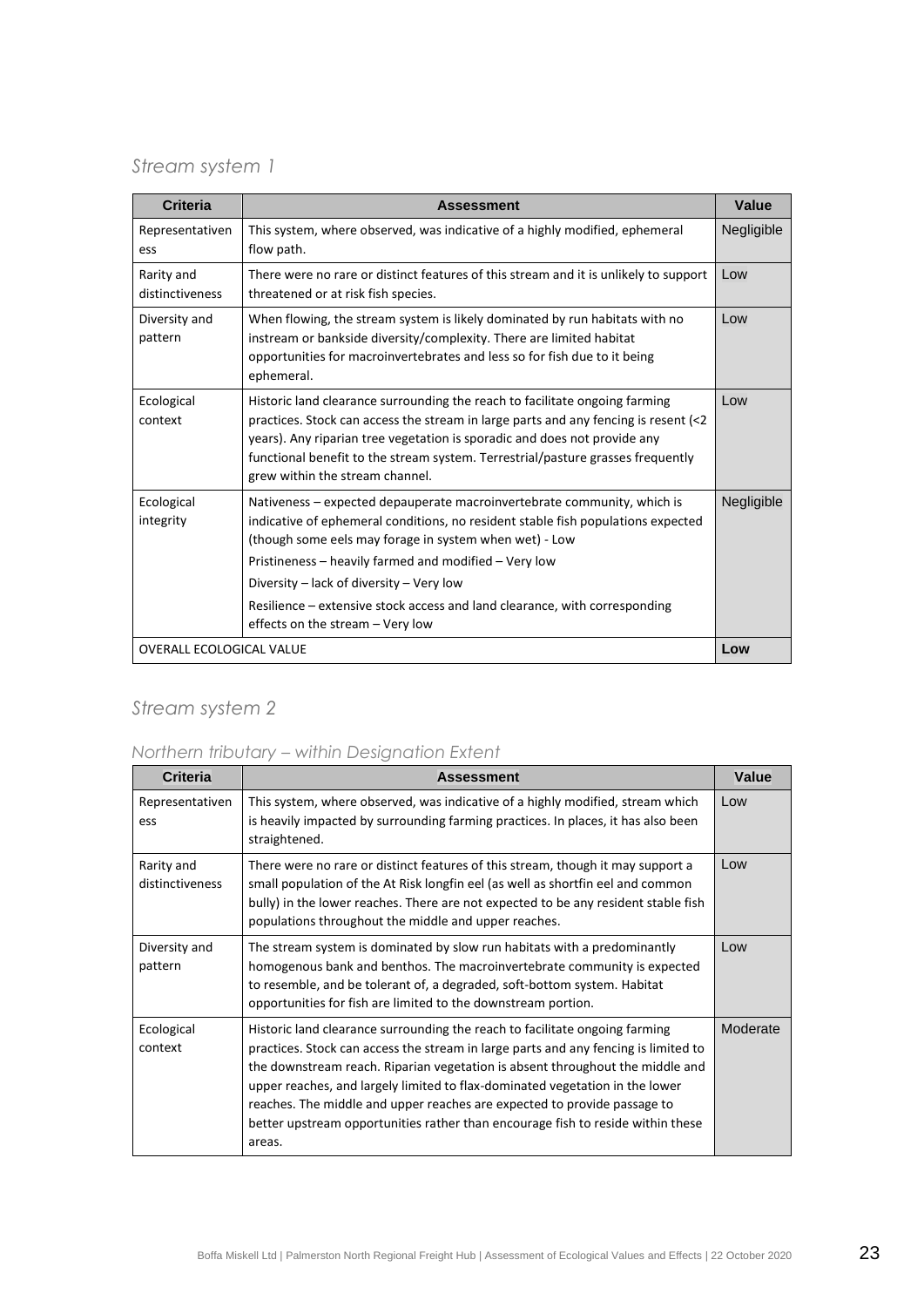| <b>Criteria</b>                 | <b>Assessment</b>                                                                                                                                                                                                                                                                                                                                                                                                                                                                                    | Value |
|---------------------------------|------------------------------------------------------------------------------------------------------------------------------------------------------------------------------------------------------------------------------------------------------------------------------------------------------------------------------------------------------------------------------------------------------------------------------------------------------------------------------------------------------|-------|
| Ecological<br>integrity         | Nativeness - expected depauperate macroinvertebrate community, which is<br>indicative of degraded and soft-bottom conditions, no resident stable fish<br>populations expected (though some eels and common bully may reside in the<br>lower portion) - Low<br>Pristineness - heavily farmed and modified - Very low<br>Diversity - lack of diversity - Low<br>Resilience – extensive stock access and land clearance, with corresponding<br>effects on the stream, through flows are permanent - Low | Low   |
| <b>OVERALL ECOLOGICAL VALUE</b> |                                                                                                                                                                                                                                                                                                                                                                                                                                                                                                      | Low   |

#### *Northern tributary – upstream of Designation Extent*

| Criteria                        | <b>Assessment</b>                                                                                                                                                                                                                                                                                                                                                       | Value    |
|---------------------------------|-------------------------------------------------------------------------------------------------------------------------------------------------------------------------------------------------------------------------------------------------------------------------------------------------------------------------------------------------------------------------|----------|
| Representative<br>ness          | This system, where observed, was indicative of a highly modified, stream system<br>which was artificially incised and straightened.                                                                                                                                                                                                                                     | Low      |
| Rarity and<br>distinctiveness   | There were no rare or distinct features of this stream; however, it may support<br>threatened or at risk fish species.                                                                                                                                                                                                                                                  | Low      |
| Diversity and<br>pattern        | Typically, the stream is a slow-flowing run habitat with some bank slumping and<br>overhanging vegetation providing complexity and fish cover. There is some<br>opportunity for fish habitation (more so than the aquatic environments within<br>the proposed hub location) but limited habitat opportunities for sensitive<br>macroinvertebrates.                      | Low      |
| Ecological<br>context           | Historic land clearance surrounding the reach to facilitate ongoing farming<br>practices and artificial incising and straightening. No stock access within observed<br>locations. Riparian vegetation limited to rank grasses and shrubs which main<br>benefit would be shade and cover provision. However, this reach provides the<br>only permanent habitat for fish. | Moderate |
| Ecological<br>integrity         | Nativeness – expected depauperate macroinvertebrate community, but likely<br>resident stable fish populations - Low                                                                                                                                                                                                                                                     | Low      |
|                                 | Pristineness - heavily farmed and modified - Very low                                                                                                                                                                                                                                                                                                                   |          |
|                                 | Diversity – lack of diversity – Low                                                                                                                                                                                                                                                                                                                                     |          |
|                                 | Resilience – extensive land clearance, with corresponding effects on the stream,<br>though stock are excluded - Moderate                                                                                                                                                                                                                                                |          |
| <b>OVERALL ECOLOGICAL VALUE</b> |                                                                                                                                                                                                                                                                                                                                                                         | Low      |

#### *Southern tributary*

As stream 3 was a dry, ephemeral flow path at the time of survey it does not warrant a full assessment of aquatic ecological values. The absence of aquatic habitat means its only aquatic value is as a contributing hydrological flow path to downstream aquatic environments. As such, it has **Negligible aquatic ecological value**.

#### *Aquatic fauna*

The aquatic habitats present hold little capacity for indigenous flora and fauna and are not representative of naturally occurring indigenous systems; however, they are likely to contain eel and koura (longfin eel is technically an *At Risk- Declining* species). The values and conditions of the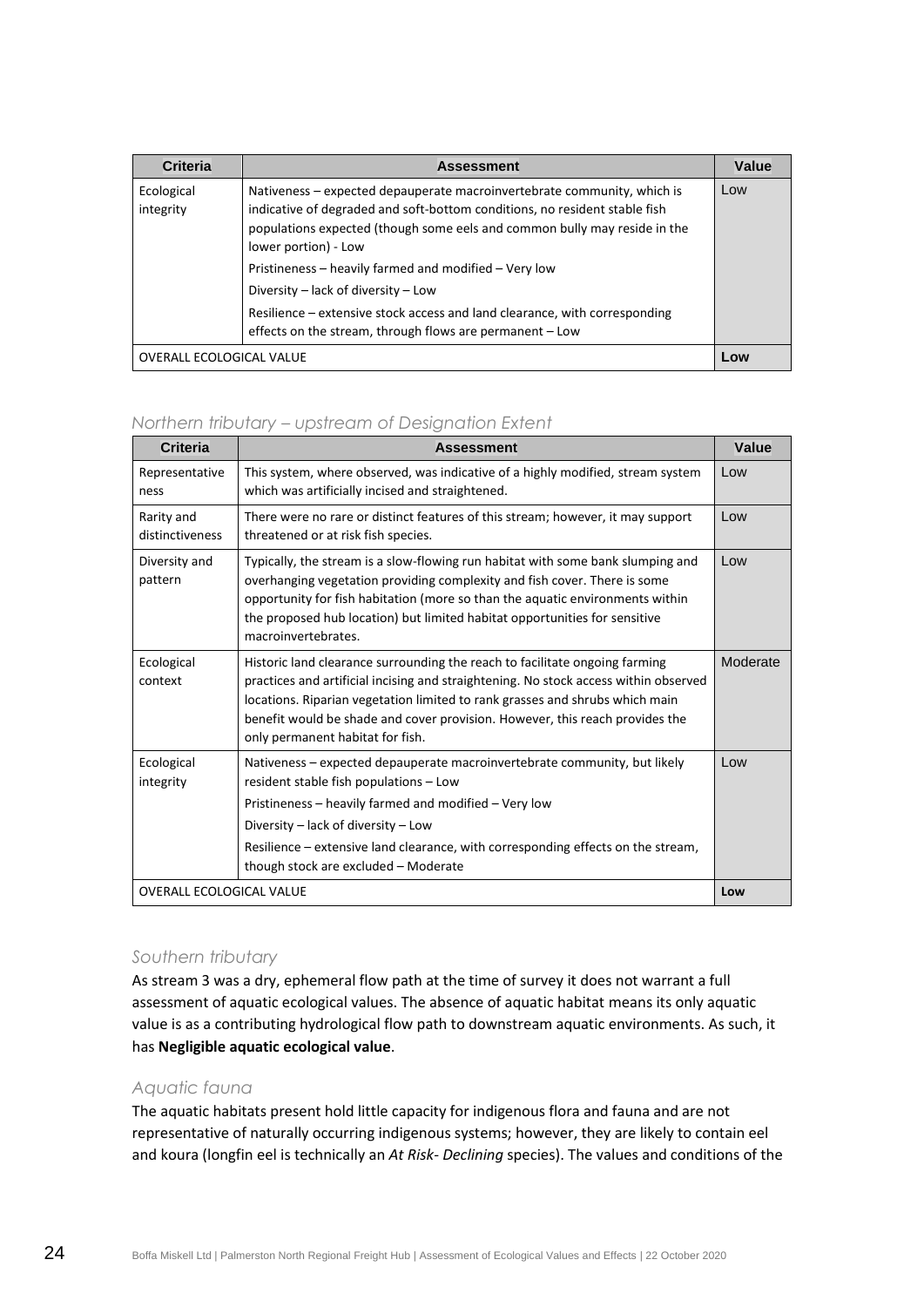existing aquatic systems do not suggest that there is a strong requirement to protect or retain any, or all, of the tributaries present.

# <span id="page-28-0"></span>5.3 National and Regional Policy Documents

National and regional policy documents should be considered when assessing the ecological effects of a proposal as these documents provide the criteria and definitions that, in part, determine what effects may be appropriate, or otherwise, for any given region. These are considered and commented on below.

#### *National Policy Statement for Freshwater Management 2020 (NPS-FM (2020))*

The NPS-FM (2020) places new emphasis on aquatic ecosystems and on the importance of freshwater. Of particular relevance, Policy 7 directs that the loss of extent of river and values is avoided to the extent practicable, and Policy 9 directs that the habitat of indigenous freshwater species are protected. The NPS-FM (2020) will be particularly relevant to consider as part of the regional resource consenting process.

#### *National Environmental Standards for Freshwater 2020 (NES-FW (2020))*

The NES-FW (2020) describes (among other things) what is expected when dealing with the potential fish passage effects/impediments from the placement of certain structures in, on, over, or under the bed of waterways and connected areas. It includes conditions for the placement of certain structures which, when followed, become permitted activities. If these conditions are met, then there are not expected to be any fish passage issues once the Freight Hub is operational.

#### *Regional Policy Statement – The One Plan*

The One Plan (Chapter 5, Policy 5-23) requires that if natural states<sup>8</sup> and sites of significance (including cultural or aquatic) are present / found then an activity should avoid adverse effects to those values or features. The aquatic environment within the Designation Extent is not considered to be in a natural state or a site of significance.

# <span id="page-28-1"></span>5.4 Summary of ecological values on site

- Terrestrial environment
	- o Vegetation **Negligible**
	- o Avifauna habitat **Negligible**
	- o Avifauna species **Negligible**
	- o Herpetofauna habitat **Negligible**
	- o Herpetofauna species **Negligible**

<sup>8</sup> Natural state is defined in the One Plan as being *All sections of rivers and their beds that have sources in, and flow within, the Public Conservation Land (land held under the Conservation Act 1987 or administered by the Department of Conservation), with the exception of those where damming or diversion have significantly affected the natural state of the water.*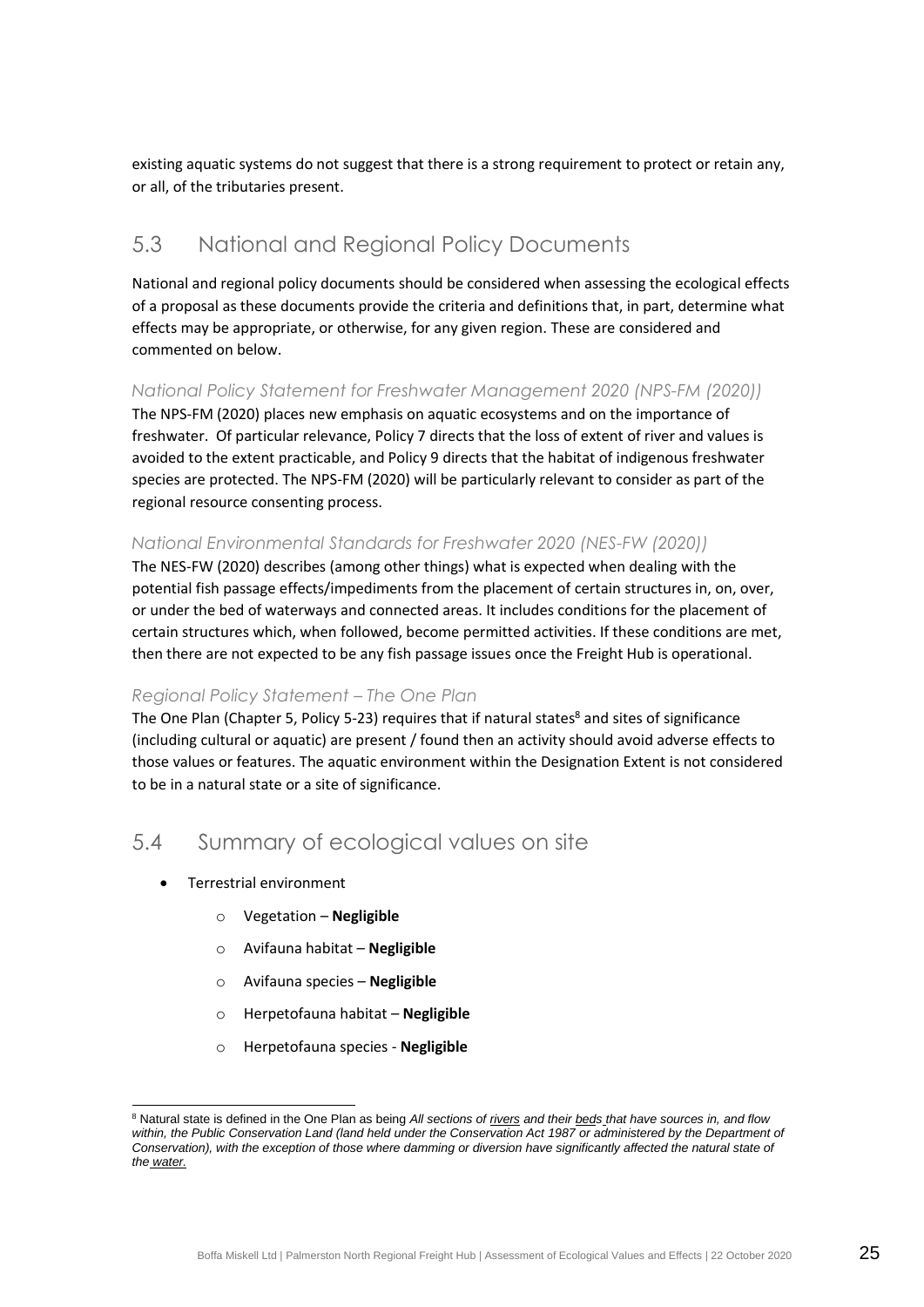- Aquatic environment
	- o Wetlands None present
	- o Aquatic habitat
		- Stream system 1 **Low**
		- Stream system 2 (Northern tributary) Low
		- Stream system 2 (Southern tributary **Negligible**
	- o Aquatic fauna
		- Longfin eel (small possibility and in low numbers) **High** (due to At Risk Declining conservation status)
		- All other potential fauna -– **Negligible** (due to Not Threatened conservation status)

# <span id="page-29-0"></span>6.0 Assessment of potential ecological effects

This section provides an assessment of the ecological effects of the NoR to inform an overall assessment of the Freight Hub's potential effects. KiwiRail is currently seeking an NoR to designate land for the Freight Hub. As such, detailed design of the Freight Hub has not yet been undertaken and required regional resource consents will be sought at a later stage.

The type (and magnitude) of effects may change with refinements and further detail guiding the final design of the Freight Hub and proposed construction methods. For the purposes of this assessment, we have assessed the likely ecological effects based on a conservative assessment of the Freight Hub from the concept design for the NoR.

Activities and ecological effects associated with the operation of the proposed Freight Hub, within or adjacent to the Site, are likely to include:

- Vegetation clearance/loss;
- Loss of avifauna and herpetofauna habitat;
- Stream loss:
- Introduction of barriers to fish passage;
- Earthworks sediment related discharges to water; and
- Discharge of stormwater (operational).

Specific construction effects have not been included as part of this assessment (e.g. effects from the construction of a haul road(s), laydown areas, and other associated infrastructure or specific sites), other than to mention that there are likely to be earthworks and sediment related discharges to water. These effects will be considered at the regional resource consenting stage.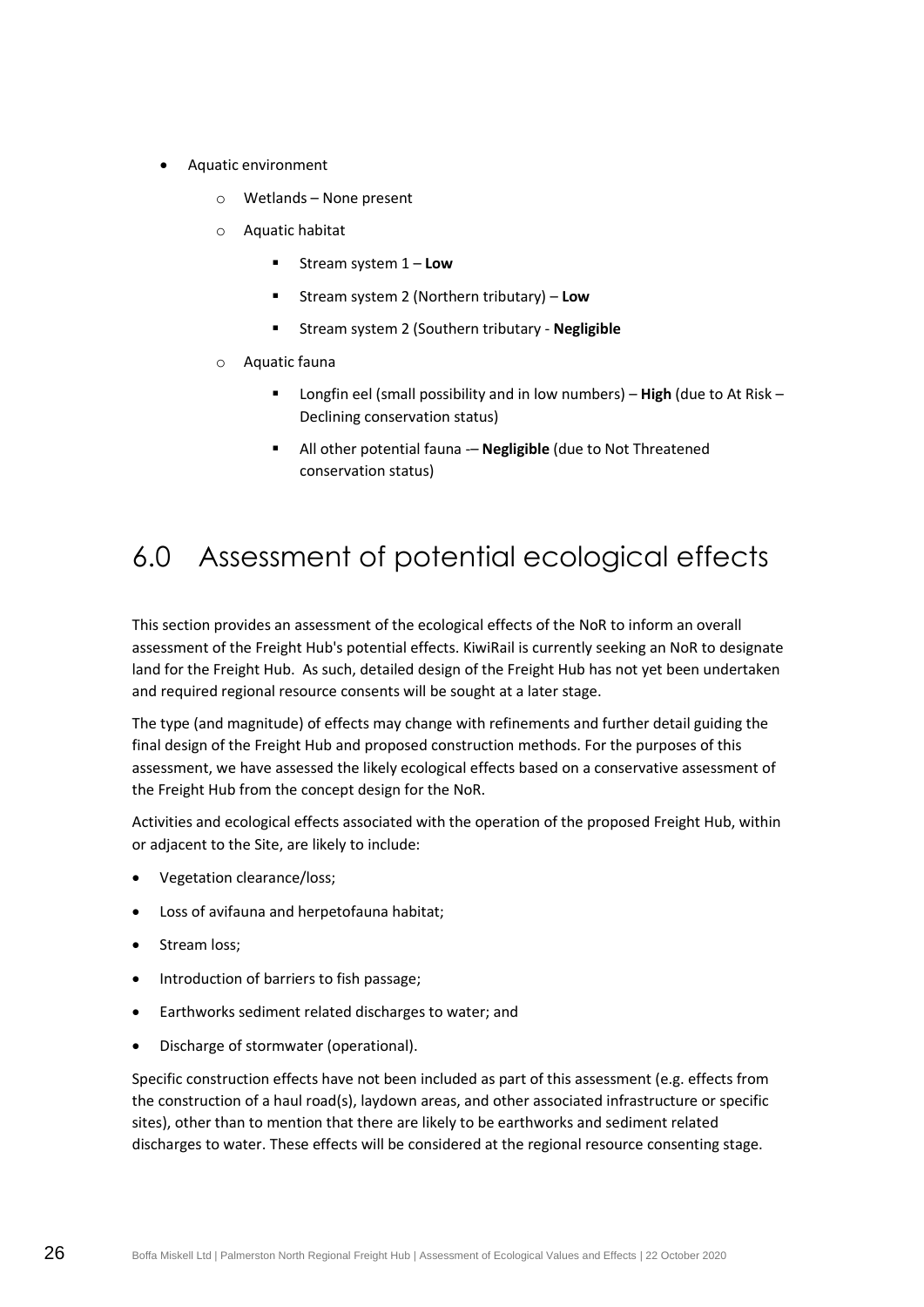The following subsections first present the relevant overall ecological effect by way of highlighting i. the ecological value (as summarised in Sectio[n 5.0\)](#page-23-1), ii. the expected magnitude of effect (i.e. the scale), and iii. the expected overall level of ecological effect. A justification for the corresponding assessment is then provided.

# <span id="page-30-0"></span>6.1 Vegetation clearance & Loss of avifauna and herpetofauna habitat

- i. The terrestrial vegetation and fauna all have **negligible ecological value**.
- ii. The effects on these features are expected to have a **low magnitude of effect**.
- iii. Therefore, the proposed Freight Hub is expected to have an **overall very low level of ecological effect** on these features.

Given the largely exotic nature of the vegetation, the absence of indigenous habitat or particularly functional riparian vegetation, and, where there are some areas of indigenous vegetation, the simple species richness and young age of that indigenous planting, (notwithstanding the general absence of indigenous species), the overall values are, as a whole, Negligible. The magnitude of the proposed clearance, even if the entire site platform was cleared, would be at most **Low**. This is because any changes that are expected result in a no more than minor shift from the existing baseline within the wider landscape. The change will be discernible at the local level but will not change the underlying character, nature or the resource base of the local fauna and will not affect local populations of lizards, birds, insects.

A Negligible value and a low magnitude of effect results in a Very Low level of ecological effect on the terrestrial vegetation and fauna which typically does not require any form of mitigation response.

# <span id="page-30-1"></span>6.2 Stream loss

We assess the magnitude of stream loss in relation to the linear length of mapped stream within each tributary catchment they are associated with, and then as part of the wider Mangaone Stream catchment. The following summarises these losses and the magnitude of the loss:

Stream system 1

- i. Stream system 1 has **low ecological value**.
- ii. The effect of stream loss on the stream system 1 catchment is considered to be a **low magnitude of effect**.
- iii. Therefore, the proposed Freight Hub is expected to have an **overall very low level of ecological effect** on stream system 1.

Approximately 2,352 linear meters of ephemeral stream is expected to be lost within stream system 1. Using GIS, the stream system 1 catchment contains approximately 20,180 linear meters of stream (much of which is expected to be ephemeral). This equates to a linear loss of approximately 12% of stream length. This is considered a **Low Magnitude of Effect** (very slight change from the existing baseline condition).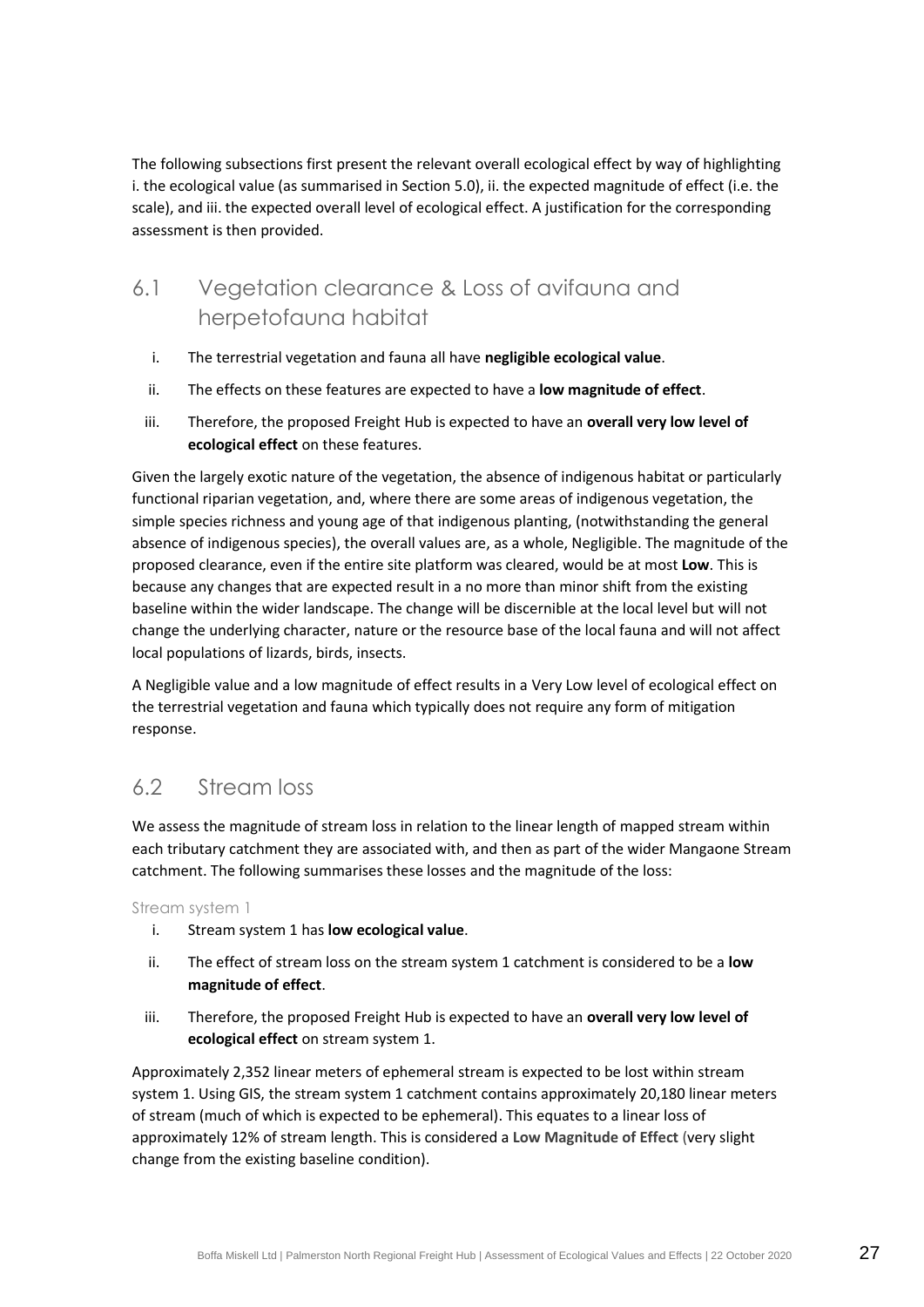#### Stream system 2

#### Northern tributary:

- i. The northern tributary of stream system 2 has **low ecological value**.
- ii. The effect of stream loss on the stream system 1 catchment is considered to be a **low magnitude of effect**.
- iii. Therefore, the Freight Hub is expected to have an **overall very low level of ecological effect** on the northern tributary of stream system 2.

#### Southern tributary:

- i. The southern tributary of stream system 2 has **negligible ecological value**.
- ii. The effect of stream loss on the stream system 1 catchment is considered to be a **low magnitude of effect**.
- iii. Therefore, the Freight Hub is expected to have an **overall very low level of ecological effect** on the southern tributary of stream system 2.

Northern tributary – Approximately 835 linear meters of the perennial northern tributary is expected to be lost within stream system 2. Using GIS, the stream system 2 catchment contains approximately 21,390 linear meters of stream (some of which is expected to be ephemeral). This equates to a linear loss of approximately 4% of stream length. This is considered a **Low Magnitude of Effect** (very slight change from the existing baseline condition).

Southern tributary - Approximately 590 linear meters of the ephemeral/watershed northern tributary is expected to be lost within stream system 2. Using GIS, the stream system 2 catchment contains approximately 21,390 linear meters of stream (some of which is expected to be ephemeral). This equates to a linear loss of approximately 3% of stream length. This is considered a **Low Magnitude of Effect** (very slight change from the existing baseline condition).

Overall - approximately 1,425 linear meters of stream system 2 is expected to be lost. Using GIS, the stream system 2 catchment contains approximately 21,390 linear meters of stream (some of which is expected to be ephemeral). This equates to a linear loss of approximately 7% of stream length. This is considered a **Low Magnitude of Effect** (very slight change from the existing baseline condition).

#### Mangaone Stream catchment

- i. In combination, the streams within the Freight Hub are considered to have **low ecological value**.
- ii. The effect of stream loss on the wider Mangaone Stream catchment is considered to be a **negligible magnitude of effect**.
- iii. Therefore, the Freight Hub is expected to have an **overall very low level of ecological effect** on the wider Mangaone Stream catchment.

The overall loss of approximately 3,777 linear m of stream habitat equates to <1% of GIS mapped linear stream length in the wider Mangaone Stream catchment (approximately 456,100 linear meters of stream). This is considered a **Negligible Magnitude of Effect (**negligible change from the existing baseline condition).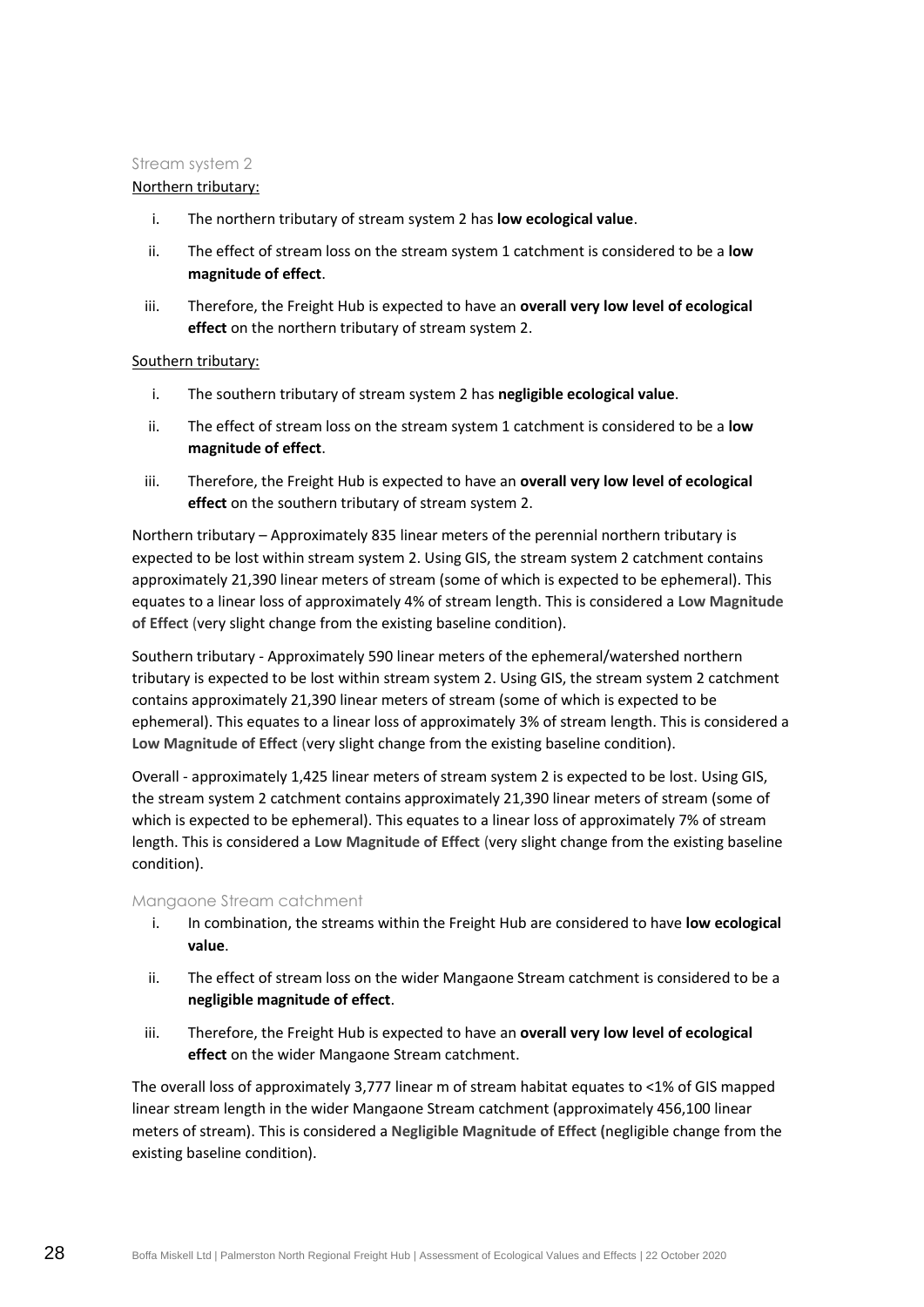| <b>Stream</b>               | <b>Stream</b><br>system/catchment | <b>Magnitude</b> | Value      | Overall level of<br>effect |
|-----------------------------|-----------------------------------|------------------|------------|----------------------------|
|                             | 1                                 | Low              | Low        | <b>Very Low</b>            |
| $2 -$ Northern<br>tributary | $\overline{2}$                    | Low              | Low        | <b>Very Low</b>            |
| $2 -$ Southern<br>tributary | $\overline{2}$                    | Low              | Negligible | <b>Very Low</b>            |
| Combined                    | Mangaone Stream                   | Negligible       | Low        | <b>Very Low</b>            |

#### 6.2.1 Fish passage impediment

Correct culvert installation:

- iv. The northern tributary of stream system 2 is the only section with upstream perennial fish habitat – this tributary has **low ecological value**.
- v. Correct installation of culverts will have a **positive magnitude of effect**.
- vi. Therefore, correct installation of culverts in the northern tributary of stream system 2 will have an **overall net gain ecological effect** for upstream fish populations.

#### Incorrect culvert installation:

- i. The northern tributary of stream system 2 is the only section with upstream perennial fish habitat – this tributary has **low ecological value**.
- ii. Incorrect installation of culverts will have a **high magnitude of effect**.
- iii. Therefore, correct installation of culverts in the northern tributary of stream system 2 will have an **overall low level of ecological effect** for upstream fish populations.

Culverts can impede migrating fish if installed incorrectly, potentially rendering upstream habitats inaccessible, with a corresponding eventual decline in the pre-existing upstream fish population. This is only of concern where a culvert is installed in a perennial section of stream which has upstream fish habitat, and/or where fish passage is already provided for through an existing culvert that will be upgraded as part of this project. This is of particular concern where the upstream habitats are more suited to fish habitation than the sections of stream that will be lost. Furthermore, if installed correctly, the piping of the streams may actually improve fish passage as the pipe could provide a less stressful route than currently exists within the unshaded, unfenced, homogenous Stream 2.

If installed incorrectly, the impediment to migrating fish will have a high magnitude of effect in the long term. A high magnitude of effect on the low value Stream 2 system results in a **Low level** of effect.

If installed correctly (which is realistic given the location and terrain), the improvement in conditions for fish migrating to the better upstream habitat will have a positive magnitude of effect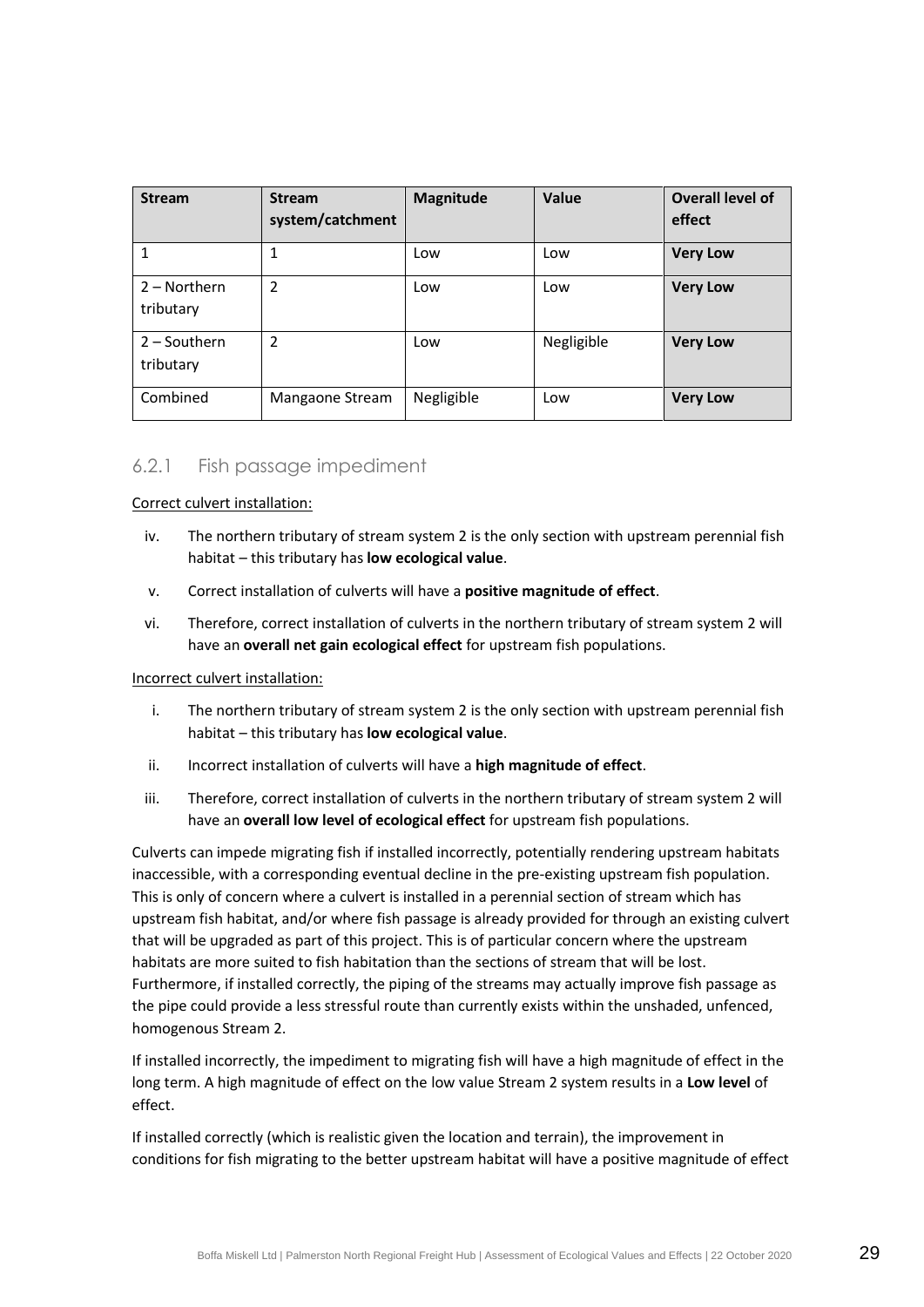(acknowledging the section being lost does not provide suitable fish habitat or cover in and of itself). A positive magnitude of effect, regardless of the value of a system, results in a **Net Gain** level of effect when considering the upstream stream environment.

#### 6.2.2 Erosion and sedimentation

- iv. The stream systems have **negligible of low ecological value**.
- v. The effect on the stream systems is expected to have a **low magnitude of effect**.
- vi. Therefore, any erosion and/or sedimentation resulting from the Freight Hub is expected to have an **overall very low level of ecological effect** on the stream systems.

Earthworks over the site have the potential to temporarily reduce the water quality of the surrounding waterways, including the Mangaone Stream through erosion and sediment runoff. At this stage, erosion and sediment control measures have not been developed, and further detail will be provided as the project progresses. However, it is assumed the streams under the proposed Freight Hub will be piped prior to substantial earthworks occurring. In our experience, the magnitude of effect on aquatic ecological values from erosion and sedimentation is likely to be low against the background soft-bottom condition of the watercourses, even in a worst-case scenario where a substantial amount of sediment may be discharged. A low magnitude of effect on these negligible and/or low value systems will result in an overall **Very Low level of effect**.

#### 6.2.3 Stormwater discharge

- i. The stream systems have **negligible or low ecological value**.
- ii. The effect on the stream systems is expected to have a **negligible magnitude of effect**.
- iii. Therefore, stormwater discharged from the Freight Hub is expected to have an **overall very low level of ecological effect** on the stream systems.

Stormwater entering the waterways from the completed development (operational phase effect) has the potential to reduce the water quality of the watercourses across the Site through the input of impermeable roading and rail contaminants (e.g. copper, lead, zinc, hydrocarbons). This effect is still speculative (as detailed design has not yet been undertaken), as the surface area delivering potential contaminants is relatively small, and treatment methods that eventually get developed will likely alter this assessment.

At this stage, and as set out in further detail in the Stormwater Assessment, the stormwater treatment measures have not been detail-designed (but rather an assessment has been undertaken to determine the area of 'land' needed to treat the expected stormwater run-off quantums). Further detail will be provided as the project progresses. However, we have assumed, stormwater from the final Freight Hub development will be treated using a combination of bioretention devices such as treatment wetlands and swales before being discharged into adjacent waterways. There is reasonable evidence that these systems supply a treatment effect of around 70% (Birch *et al*. 2005; Maine *et al*. 2006). We also note, the development of the Freight Hub may reduce the amount of nutrients (that are commonly associated with farming practices) currently entering waterways across the Site.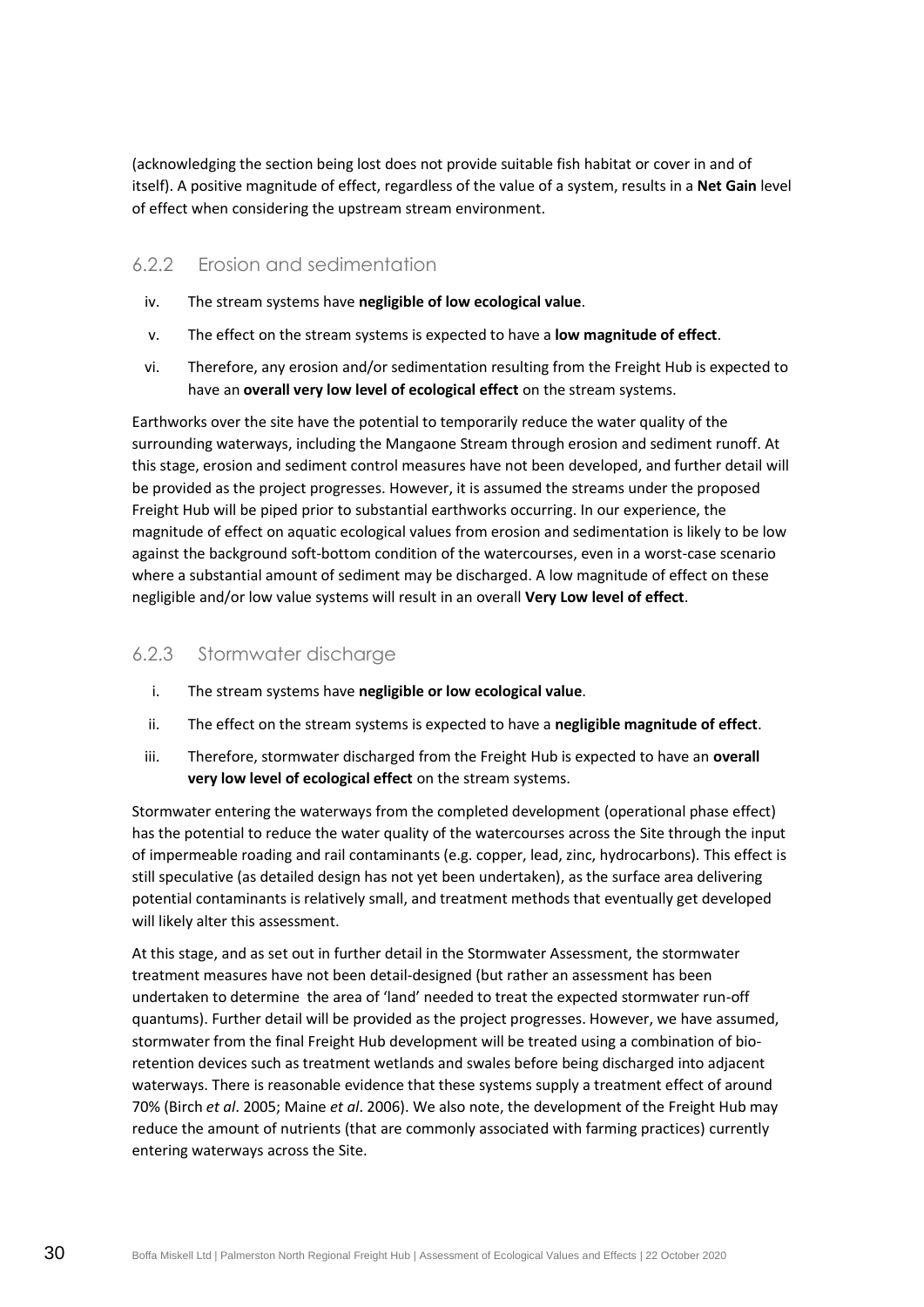The magnitude of effect on aquatic ecological values from stormwater discharge is predicted to be negligible, provided the stormwater treatment systems are designed to treat stormwater to the relevant rules and standards outlined in the Horizons One Plan. A negligible magnitude of effect on a negligible or low value system will have a **Very Low** overall level of effect.

# <span id="page-34-0"></span>6.3 Summary of overall level of effects

- Terrestrial environment
	- o Vegetation clearance/loss **Negligible**
	- o Avifauna habitat loss **Negligible**
	- o Herpetofauna habitat loss **Negligible**
- Aquatic environment
	- o Wetlands None present
	- o Stream loss **Very Low**
	- o Fish passage impediment (if structures poorly installed) **Low**
	- o Erosion and sediment discharges **Very Low**
	- o Stormwater discharges (assuming appropriate management) **Very Low**

# <span id="page-34-1"></span>7.0 Recommendations

The terrestrial and aquatic ecological values present and potentially affected are negligible and/or low, with minimal indigenous representative value and little functional value in the wider landscape (which is largely devoid of these values). However, recommendations are provided below to help minimise and mitigate for the losses, nonetheless. If these recommendations are implemented, all ecological effects are expected to be negligible (i.e. no more than a very slight shift from the baseline/current condition).

# <span id="page-34-2"></span>7.1 Terrestrial environment

- The clearance of vegetation (irrespective of the type) has little functional consequence and the level of effect does not suggest any requirement to avoid any vegetation areas or necessitate remediation or offsetting.
- Lizards will require salvage (as required under the Wildlife Act 1953) irrespective of which species are present. This process ensures all practicable steps are taken to minimise lizard mortality. Appropriate permits (DoC) are required to handle/salvage and relocate lizards.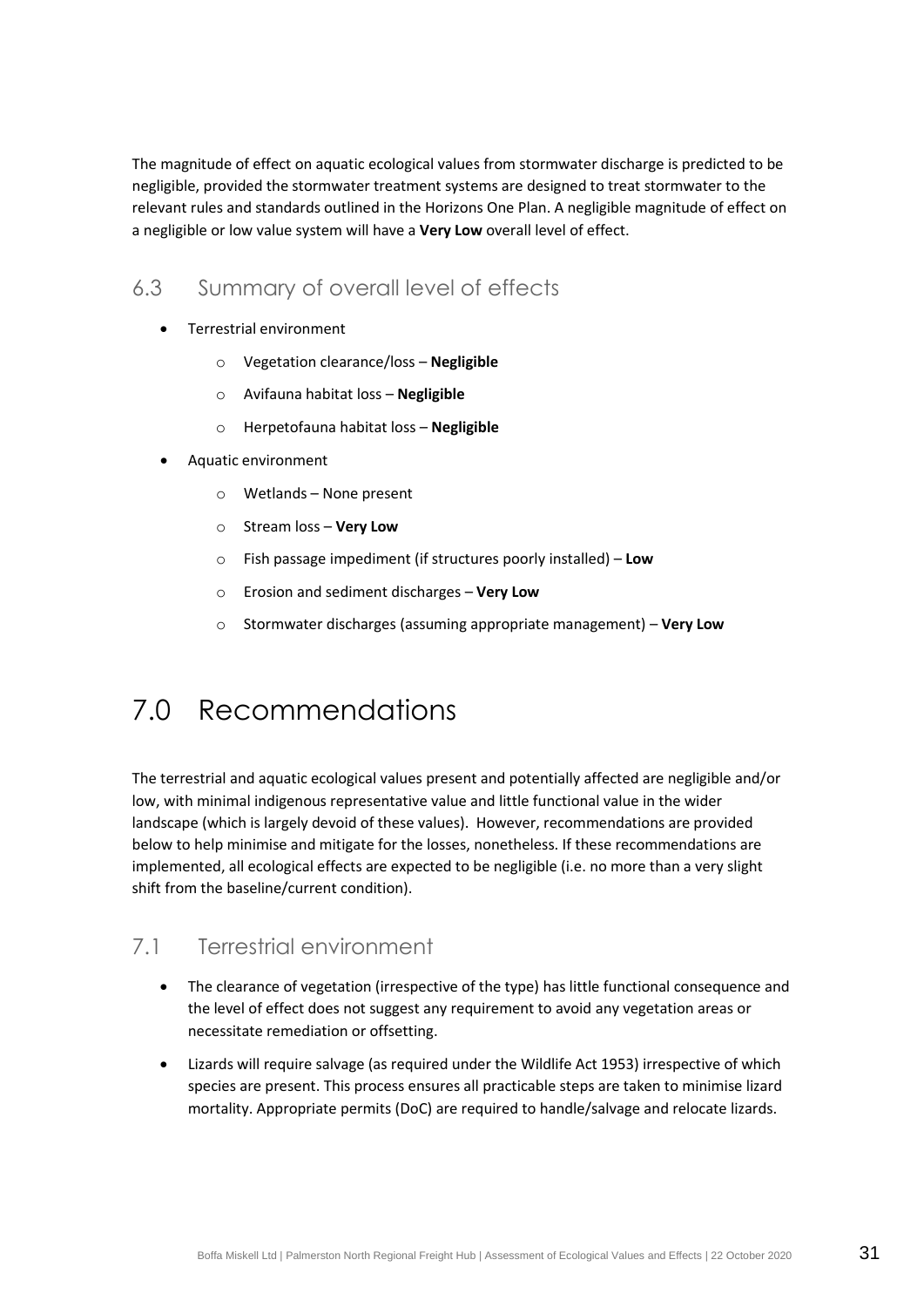# <span id="page-35-0"></span>7.2 Stream environment

- To minimise the effects on any resident fish, efforts should be made to salvage and relocate fish to areas of suitable refugia outside of the affected areas prior to any works occurring within the stream environment(s).
- Aquatic habitat loss, given the values present and the magnitude of the effect, in and of itself does not warrant avoidance. The replacement of equal or better value/quality openchannel aquatic habitats is not required (by effect level One Plan policy, or NPS-FW policy) to offset the loss (assumed by piping) of 3,777 m of negligible to low value/quality aquatic habitat. However, the continuing loss of waterways in catchments are what leads to increased flood and water quality issues as well as the wider diminishing of aquatic habitat availability. That said, we recommend that alternative replacement aquatic habitat, even of a simple form, be dug around the Freight Hub, where possible and practicable, to collect and convey stormwater and provide replacement aquatic habitat. This may not be possible for the Northern tributary of stream system 2; however, the proposed provision of an open stream channel along the northern edge of the Freight Hub will reduce the overall quantum of lost open stream habitat.
- To ensure fish passage/access to upstream habitats is retained, we recommend that any pipes and culverts installed in the northern tributary of stream system 2 allow for unimpeded fish passage/access to upstream habitats (in essence, according to Part 3 (*Standards for other activities that relate to freshwater*) - Subpart 3 (*Passage of fish affected by structures*) of the NES-FW). Therefore, the entrance and exit detailing, width, depth, and gradient of any culverts should be carefully considered so that swimming fish can readily pass through.
- Where best practice sediment management is undertaken, earthwork-generated discharges to the waterways should be minor. That said, the systems present (being already soft bottomed and well experienced to sediment inputs) are sufficiently robust that some discharge would have an unmeasurable effect and likely not constitute an adverse effect. This extends to accidental discharges (assuming they are minor) during the earthworks phase. Other than appropriate sediment and erosion defences and management there are no ecological recommendations for this aspect.
- Stormwater, if treated via suitable devices such as vegetated swales, wetlands, detention devices, etc., will result in acceptable stormwater quality (as per Schedule E of the One Plan) being discharged into the highly tolerant receiving aquatic habitats. We recommend such stormwater treatment devices be installed and maintained throughout the construction and operation of the Freight Hub.

# <span id="page-35-1"></span>7.3 Summary of recommendations

- 1. No vegetation clearance conditions, or requirements, are recommended at this stage.
- 2. Undertake salvage efforts for all herpetofauna on Site prior to commencing any earthworks, irrespective of their threat classification (due to their protection under the Wildlife Act 1953).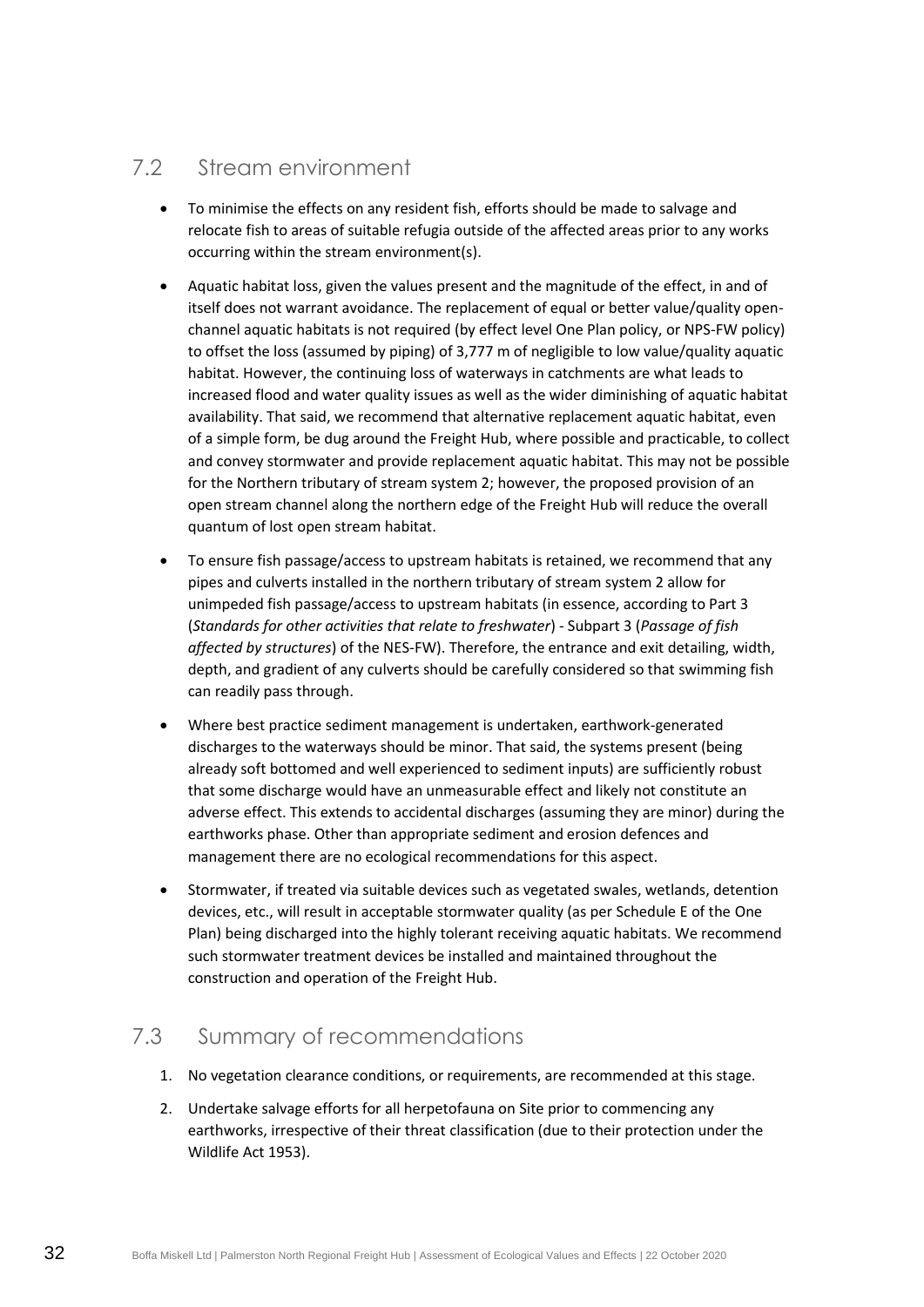- 3. Undertake salvage efforts for all fish and kōura (freshwater crayfish) within the affected reaches of stream prior to any works within the stream environment(s).
- 4. Where possible, recreate open stream channel(s), preferably around the northern margin for the proposed Freight Hub rather than through it.
- 5. Ensure best practice sediment management is undertaken.
- 6. Install appropriate and sufficient stormwater treatment devices to ensure any discharged water is of ecologically acceptable quality.
- 7. Where possible, treated stormwater should be discharged into the remaining and/or replaced reached of the affected stream system 1 and northern tributary of stream system 2.

# <span id="page-36-0"></span>8.0 References

- Charlton, J. F. L., & Stewart, A. V. (1999). Pasture species and cultivars used in New Zealand: A list. *Proceedings of the New Zealand Grassland Association*, *61*, 147–166.
- Clapcott, J., Young, R. G., Harding, J. S., Matthaei, C., Quinn, J., & Death, R. (2011). *Sediment assessment methods: Protocols and guidelines for assessing the effects of deposited fine sediment on in-stream values*. Cawthron Institute.
- Dunn, N. R., Allibone, R. M., Closs, G. P., Crow, S. K., David, B. O., Goodman, J. M., Griffiths, M., Jack, D. C., Ling, N., Waters, J. M., & Rolfe, J. R. (2018). *Conservation status of New Zealand freshwater fishes, 2017* (New Zealand Threat Classification Series No. 24). Department of Conservation.
- Grainger, N., Harding, J. S., Drinan, T., Collier, K., Smith, B., Death, R., Makan, T., & Rolfe, J. R. (2018). *Conservation status of New Zealand freshwater invertebrates, 2018* (New Zealand Threat Classification Series No. 28). Department of Conservation.
- Hitchmough, R. A., Barr, B., Lettink, M., Monks, J. M., Reardon, J., Tocher, M. D., van Winkel, D., & Rolfe, J. R. (2016). *Conservation status of New Zealand reptiles, 2015* (New Zealand Threat Classification Series No. 17). Department of Conservation.
- Landcare Research Ltd. (2012). *Land Environments of New Zealand (LENZ)*. Landcare Research. http://www.landcareresearch.co.nz/resources/maps-satellites/lenz
- McEwen, W. M. (Ed.). (1987). *Ecological regions and districts of New Zealand. Booklet to accompany Sheet 2: Descriptions of districts in the central North Island, from Meremere to Eastern Hawkes Bay* (3rd rev. ed. in four 1:500 000 maps). Department of Conservation.
- Robertson, C. J. R., Hyvonen, P., Fraser, M. J., & Pickard, C. J. (2007). *Atlas of bird distribution in New Zealand: 1999-2004*. Ornithological Society of New Zealand.
- Robertson, H. A., Baird, K., Dowding, J. E., Elliott, G. P., Hitchmough, R. A., Miskelly, C. M., McArthur, N., O'Donnell, C. F. J., Sagar, P. M., Scofield, R. P., & Taylor, G. A. (2017). *Conservation status of New Zealand birds, 2016* (New Zealand Threat Classification Series No. 19). Department of Conservation.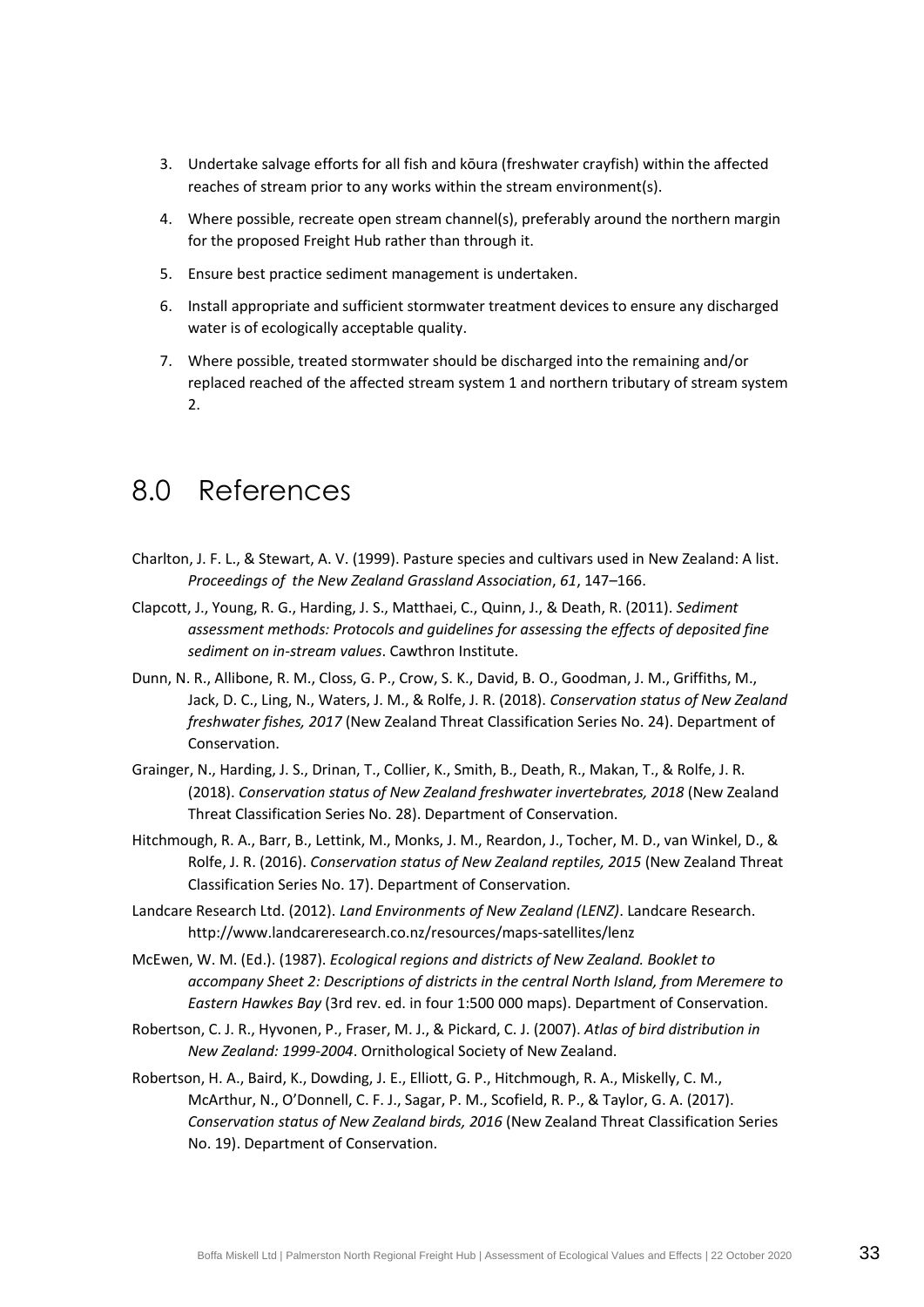- Roper-Lindsay, J., Fuller, S. A., Hooson, S., Sanders, M. D., & Ussher, G. T. (2018). *Ecological impact assessment (EcIA). EIANZ guidelines for use in New Zealand: Terrestrial and freshwater ecosystems* (2nd ed.). Environment Institute of Australia and New Zealand.
- Stark, J. D., & Maxted, J. R. (2007). *A user guide for the Macroinvertebrate Community Index* (Cawthron Report No. 1166). Prepared by Cawthron Institute for the Ministry for the Environment.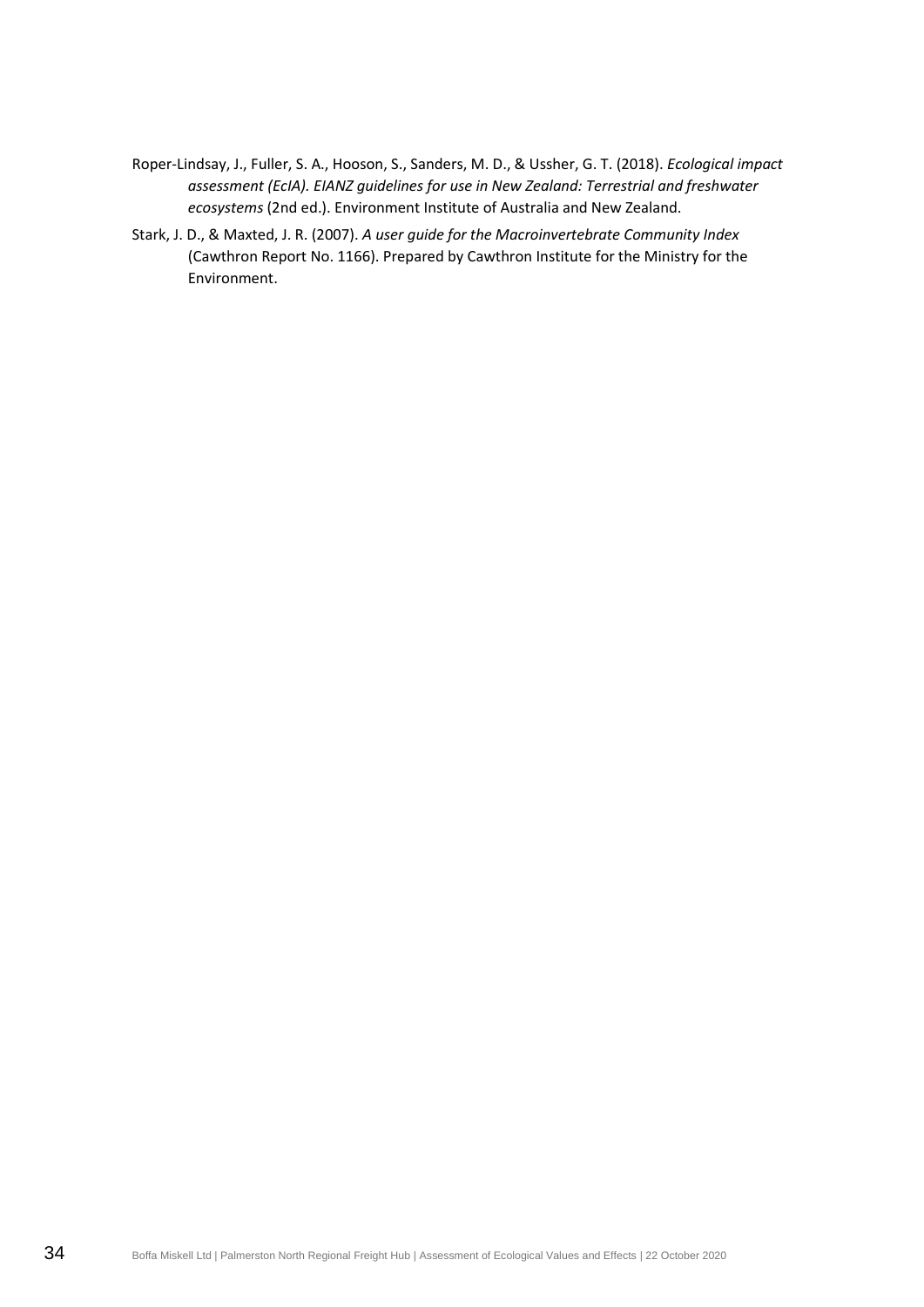# Appendix 1: Attributes considered when assigning ecological value

#### **Terrestrial:**

| <b>Matter:</b>                | <b>Attributes to be Considered:</b>                                                                                                                                                                                                                                                                                                                                                                                                                                                                                                                                                                                                |
|-------------------------------|------------------------------------------------------------------------------------------------------------------------------------------------------------------------------------------------------------------------------------------------------------------------------------------------------------------------------------------------------------------------------------------------------------------------------------------------------------------------------------------------------------------------------------------------------------------------------------------------------------------------------------|
| <b>Representativeness</b>     | Criteria for representative vegetation and habitats:<br>Typical structure and composition<br>$\bullet$<br>Indigenous species dominate<br>$\bullet$<br>Expected species and tiers are present<br>$\bullet$<br>Thresholds may need to be lowered where all examples of a type are<br>strongly modified                                                                                                                                                                                                                                                                                                                               |
|                               | Criteria for representative species and species assemblages:                                                                                                                                                                                                                                                                                                                                                                                                                                                                                                                                                                       |
|                               | Species assemblages that are typical of the habitat<br>Indigenous species that occur in most of the guilds expected for the<br>habitat type                                                                                                                                                                                                                                                                                                                                                                                                                                                                                        |
| <b>Rarity/Distinctiveness</b> | Criteria for rare/distinctive vegetation and habitats:                                                                                                                                                                                                                                                                                                                                                                                                                                                                                                                                                                             |
|                               | Naturally uncommon, or induced scarcity<br>$\bullet$<br>Amount of habitat or vegetation remaining<br>$\bullet$<br>Distinctive ecological features<br>$\bullet$<br>National priority for protection<br>$\bullet$                                                                                                                                                                                                                                                                                                                                                                                                                    |
|                               | Criteria for rare/distinctive species or species assemblages:                                                                                                                                                                                                                                                                                                                                                                                                                                                                                                                                                                      |
|                               | Habitat supporting nationally Threatened or At Risk species, or locally<br>uncommon species<br>Regional or national distribution limits of species or communities<br>$\bullet$<br>Unusual species or assemblages<br>$\bullet$<br>Endemism<br>$\bullet$                                                                                                                                                                                                                                                                                                                                                                             |
| <b>Diversity and Pattern</b>  | Level of natural diversity, abundance and distribution<br>$\bullet$<br>Biodiversity reflecting underlying diversity<br>$\bullet$<br>Biogeographical considerations - pattern, complexity<br>$\bullet$<br>Temporal considerations, considerations of lifecycles, daily or<br>$\bullet$<br>seasonal cycles of habitat availability and utilisation                                                                                                                                                                                                                                                                                   |
| <b>Ecological Context</b>     | Site history, and local environmental conditions which have influenced<br>$\bullet$<br>the development of habitats and communities<br>The essential characteristics that determine an ecosystem's integrity,<br>form, functioning, and resilience (from "intrinsic value" as defined in<br>RMA)<br>Size, shape and buffering<br>$\bullet$<br>Condition and sensitivity to change<br>$\bullet$<br>Contribution of the site to ecological networks, linkages, pathways and<br>the protection and exchange of genetic material<br>Species role in ecosystem functioning - high level, key species<br>identification, habitat as proxy |

#### **Freshwater:**

| Matter:                   | <b>Attributes to be Considered:</b>                         |
|---------------------------|-------------------------------------------------------------|
| <b>Representativeness</b> | Extent to which site/catchment is typical or characteristic |